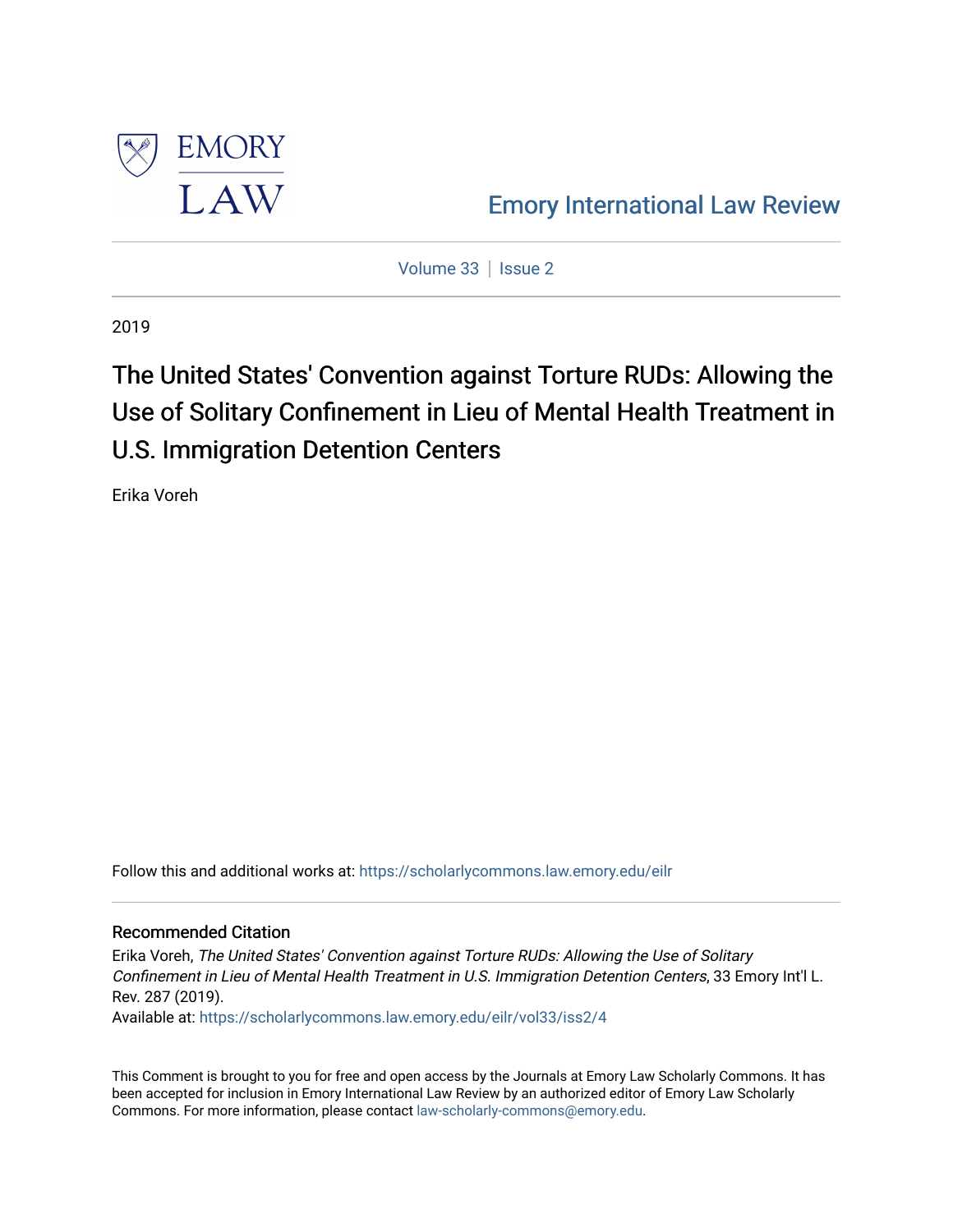# **THE UNITED STATES' CONVENTION AGAINST TORTURE RUDS: ALLOWING THE USE OF SOLITARY CONFINEMENT IN LIEU OF MENTAL HEALTH TREATMENT IN U.S. IMMIGRATION DETENTION CENTERS**

#### **ABSTRACT**

*Currently in civil immigration detention centers around the United States, the practice of placing detained immigrants who are mentally ill is allowed by U.S. Immigration and Customs Enforcement (ICE). In some detention centers, placement into solitary confinement is now the main form of psychological "treatment" for mental health concerns. Some facilities even place detainees under suicide watch into solitary confinement. In one tragic case, this "treatment" resulted in a detainee's suicide. The practice also creates a general atmosphere of fear and resistance to disclose mental health concerns.* 

*Solitary confinement can have negative psychological effects especially for individuals with mental illness. Other international bodies, including the European Court of Human Rights, have acknowledged the harmful effects of solitary confinement. This Comment focuses on decisions by the European Court of Human Rights as to what constitutes torture. This Comment argues that placing detained immigrants who are mentally ill into solitary confinement constitutes torture, however, because the U.S.'s interpretation of torture is much narrower than other international bodies there is still a long journey to achieve the prohibition of this shameful practice in the United States.*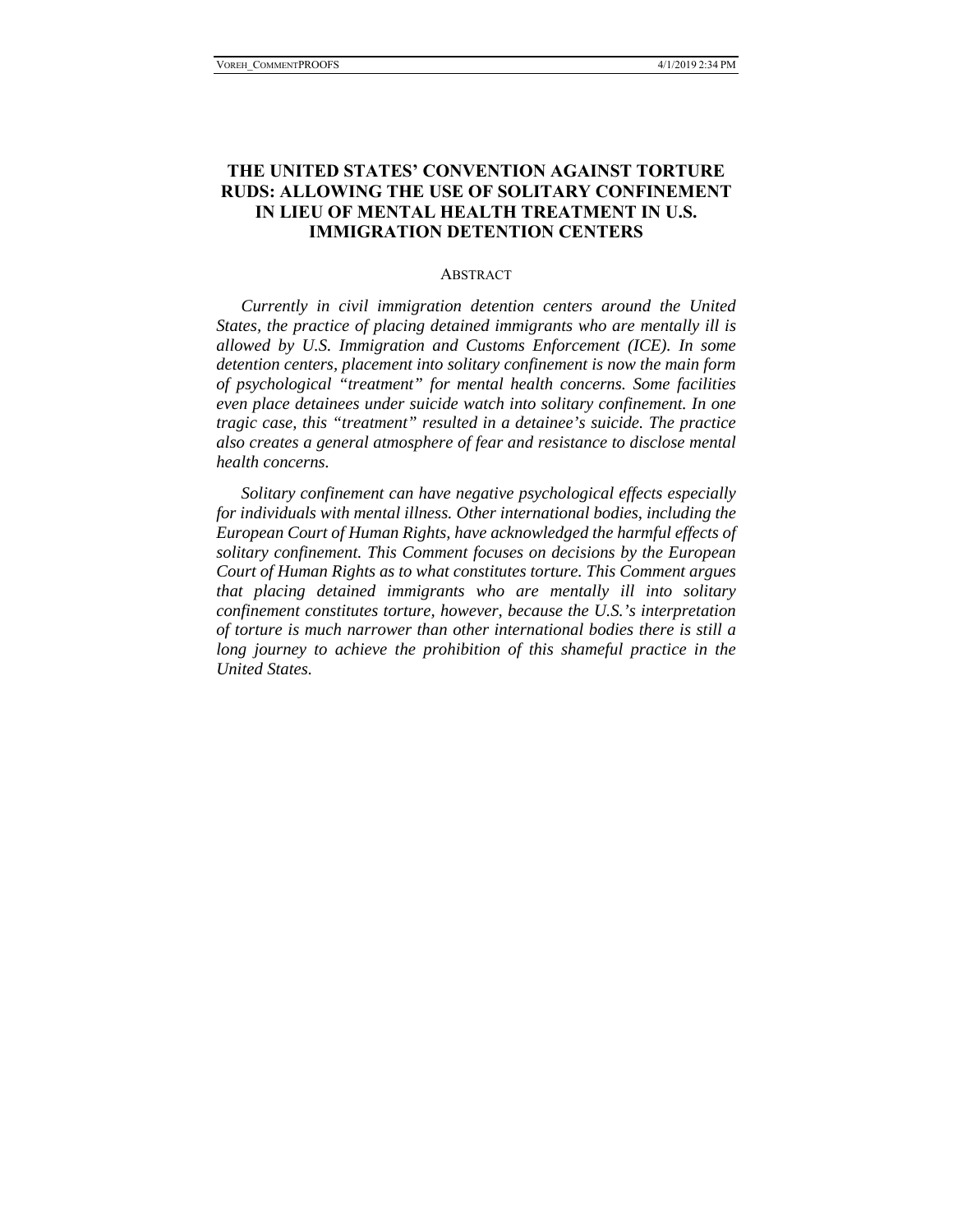#### **INTRODUCTION**

On May 15, 2017 at Stewart Detention Center, Jean Jimenez-Joseph, a 27 year-old Panamanian national, committed suicide after nineteen days in solitary confinement.<sup>1</sup> Jimenez-Joseph was under suicide watch when he was placed in solitary confinement; he also had a history of mental illness including schizophrenia and multiple suicide attempts. ${}^{2}$  U.S. Immigration and Customs Enforcement (ICE) allows for this type of treatment; under ICE guidelines, it is permissible to place a suicidal detainee or a detainee with a history of mental illness in solitary confinement.<sup>3</sup>

Jimenez-Joseph's tragic situation demands the question: Should detained immigrants who are mentally ill be placed into solitary confinement? This practice currently takes place in civil immigration detention centers around the United States. Instead of receiving appropriate and adequate mental health care, detained immigrants who are mentally ill are being placed in solitary confinement as "treatment."4 The practice is so commonly recognized by the detained immigrant population that many hesitate and even refuse to disclose details about their mental health problems for fear of being placed into solitary confinement.<sup>5</sup> Even more startling is the increase of the civilly-detained immigrant population in the United States. The average number of daily detained immigrants has steadily increased for decades: from approximately 5,000 a day in 1994 to over  $34,000$  in  $2014.6$  With the number of immigrant detainees rising, it increases the risk of these individuals who are suffering from mental illness or suicidal thoughts to be subject to this "treatment."

The United States' practice of placing mentally ill detained immigrants into solitary confinement violates both domestic and international law. Section I provides a brief overview of immigration detention in the United States and the negative effects of solitary confinement. Section II discusses international law regarding the prohibition on torture and international law interpretation of what

<sup>1</sup> Jeremy Redmon, *ICE Detainee Wasn't Observed as Required Before He Hanged Himself*, ATLANTA J.-CONST.: POLITICALLY GA. (Oct. 4, 2017, 4:54 PM), http://www.myajc.com/news/state—regional-govt politics/ice-detainee-wasn-observed-required-before-hanged-

himself/6QWVp7xFVnEKSIc9MNJsKK/politicallygeorgia.html. 2 *Id.*

<sup>3</sup> *Id.* 

<sup>4</sup> PROJECT SOUTH, IMPRISONED JUSTICE: INSIDE TWO GEORGIA IMMIGRANT DETENTION CENTERS, 1, 34, 36, 49 (2017), http://projectsouth.org/wp-content/uploads/2017/06/Imprisoned\_Justice\_Report-1.pdf. 5 *Id.*

<sup>6</sup> *Immigration Detention 101*, DET. WATCH NETWORK, https://www.detentionwatchnetwork.org/ issues/detention-101 (last visited Jan. 7, 2018).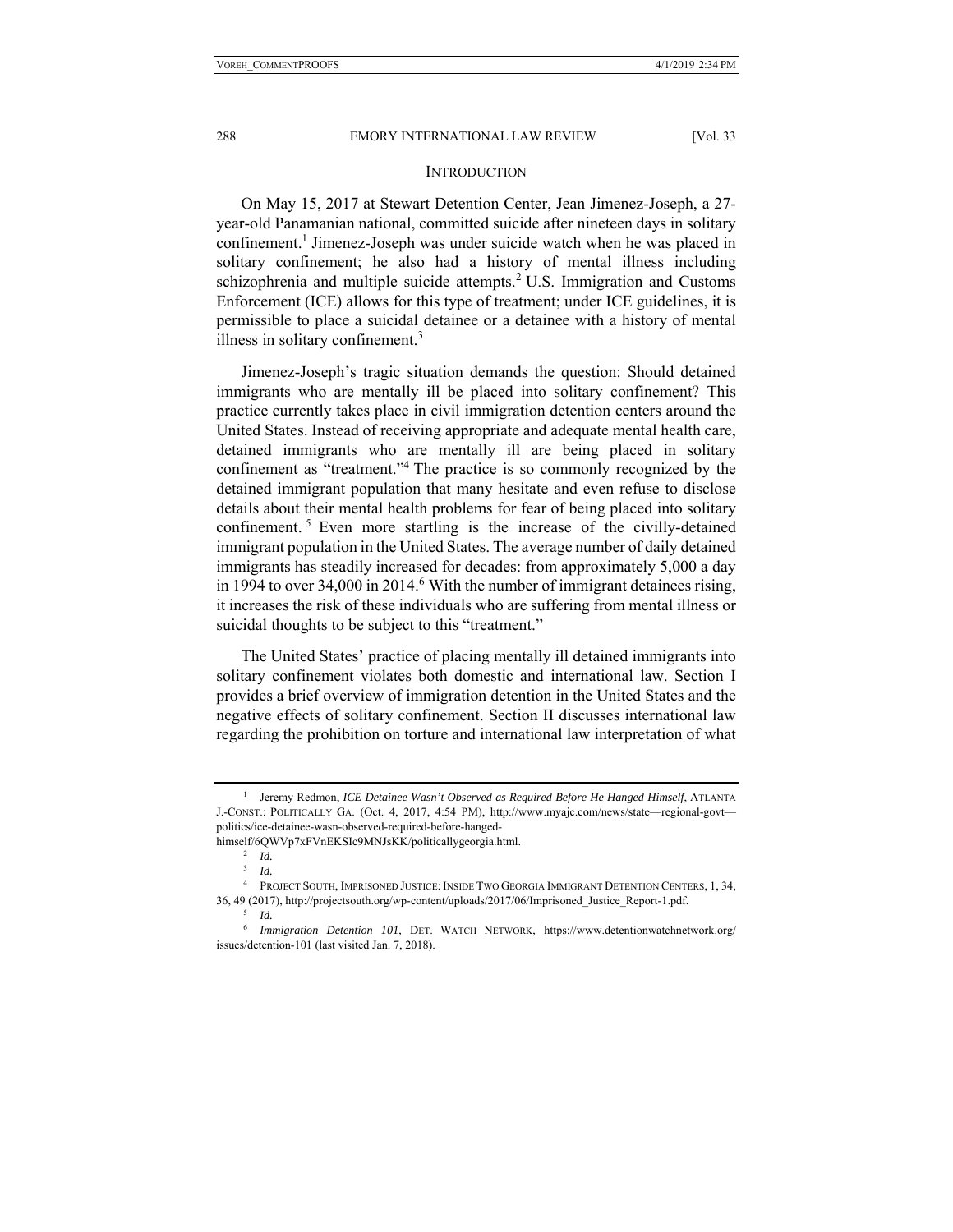constitutes torture. This Comment focuses on decisions held by the European Court of Human Rights (ECtHR) to determine what treatment constitutes torture. Section II concludes by determining that the practice of placing detained immigrants who are mentally ill into solitary confinement constitutes torture. Section III examines the how the U.S. interpretation of torture and cruel, inhuman, or degrading treatment is much narrower than how international bodies have interpreted such forms of mistreatment.

## I. IMMIGRATION LAW AND SOLITARY CONFINEMENT IN THE UNITED STATES

Immigration detention is defined as "the practice of incarcerating immigrants while they await a determination of their immigration status or potential deportation." 7 Immigration detention includes documented and undocumented immigrants. 8 Detained immigrants in the U.S. are civilly detained as opposed to being criminally incarcerated.<sup>9</sup> The purpose of civil detention is to guarantee that an individual attends at his/her immigrations hearings and complies with immigration orders.<sup>10</sup> Civil detention is not meant to punish or incapacitate such individual for a criminal offense.<sup>11</sup>

The United States operates the world's largest immigration detention system.<sup>12</sup> The U.S. immigration detention system includes operating over 200 detention facilities <sup>13</sup> and detains between 380,000 to 442,000 immigrants annually. <sup>14</sup> ICE is the U.S. agency in charge of immigration detention. <sup>15</sup> However, ICE subcontracts a majority of its detention responsibilities to private prison companies and county jails. 16 Private prison companies operate the majority—sixty-two percent—of immigration detention facilities.<sup>17</sup> Private prison companies GEO Group and CoreCivic (formerly known as Corrections

 $^7$  *Id.* 

<sup>8</sup> *Id.*

<sup>9</sup> Luz C. González Fernández, *Immigration Detention in America: Civil Offense, Criminal Detention*, JOURNAL OF HISPANIC POLICY (Dec. 3, 2013), http://www.harvardhispanic.org/immigration-detention-inamerica<sup>/</sup>.<br><sup>10</sup> *Id.* 

<sup>11</sup> *Id.* 

<sup>12</sup> *Immigration Detention 101*, *supra* note 6. 13 *Id.*

<sup>&</sup>lt;sup>14</sup> *Immigration Detention Map & Statistics*, CMTY. INITIATIVES FOR VISITING IMMIGRANTS IN CONFINEMENT, http://www.endisolation.org/resources/immigration-detention/ (last visited Jan. 7, 2018). 15 *Immigration Detention 101*, *supra* note 6. 16 *Id.*

<sup>17</sup> *Id.*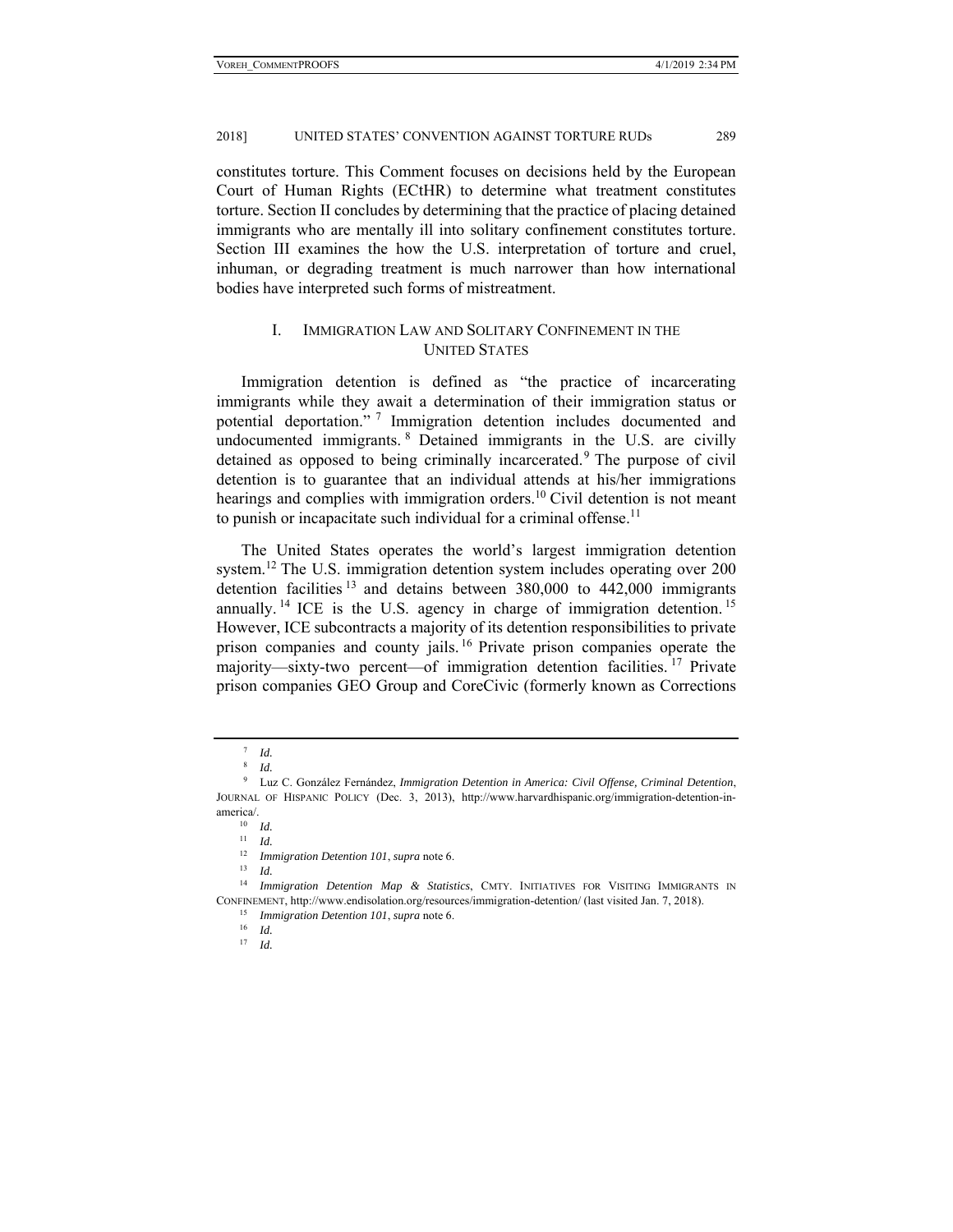Corporation of America),  $18$  jointly detain approximately 15,000 immigrants daily.<sup>19</sup> Besides subcontracting to private companies, ICE also depends on other types of facilities, such as local jails, juvenile detention centers, field offices, and "family residential centers" for for detention purposes.<sup>20</sup>

Among these different detention facilities, there are three main ICE contract types: (1) contract detention facilities (CDFs), (2) service processing centers (SPCs), and (3) intergovernmental service agreements  $(IGSAs)<sup>21</sup>$  CDFs are defined as facilities "owned and operated by private corporations that contract directly with ICE."<sup>22</sup> SPCs are owned and operated by ICE, however many of the services within SPCs are fulfilled by various contractors.<sup>23</sup> IGSAs are owned and operated by local governmental bodies, such as county and city governments.<sup>24</sup> ICE also follows a policy known as the detention bed quota.<sup>25</sup> This is a congressionally mandated policy that requires ICE to maintain 34,000 beds in detention facilities on a daily basis.<sup>26</sup> No other law enforcement agency maintains a similar quota system.<sup>27</sup> Another alarming trend concerning ICE detention facilities is that an estimated 155 people have died in ICE custody since  $2003<sup>28</sup>$  One potential reason for such a troubling statistic is that there is no independent oversight of the immigration detention system.<sup>29</sup> ICE states that detention facilities follow Performance-Based National Detention Standards (PBNDS).<sup>30</sup> These standards, however, are not legally enforceable.<sup>31</sup>

#### *A. Historical Background of Immigration Detention*

The historical background of the immigration policy helps explain the

<sup>24</sup> *Id.*

<sup>18</sup> *See* Joe Davidson, *Federal Private Prisons – less safe, less secure*, WASH. POST: POWER POST (Aug. 12, 2016), https://www.washingtonpost.com/news/powerpost/wp/2016/08/12/private-federal-prisons-less-safeless-secure/?utm\_term=.b43c2f8046ee. 19 *Immigration Detention Map & Statistics*, *supra* note 14. 20 *United States Immigration Detention*, GLOBAL DETENTION PROJECT, https://www.

globaldetentionproject.org/countries/americas/united-states (last visited Jan. 7, 2018). 21 *Fatal Neglect: How ICE Ignores Deaths in Detention*, ACLU, DET. WATCH NETWORK AND NAT'L

IMMIGRANT JUSTICE CTR. (Feb. 2016), https://www.aclu.org/report/fatal-neglect-how-ice-ignores-deathdetention. 22 *Id.*

 $\frac{23}{24}$  *Id.* 

<sup>25</sup> *Immigration Detention 101*, *supra* note 6. 26 *Id.*

<sup>27</sup> *Id.*

 $rac{28}{29}$  *Id.* 

<sup>&</sup>lt;sup>29</sup> Immigration Detention Map & Statistics, supra note 14.<br><sup>30</sup> Detention Management, ICE, https://www.ice.gov/detention-management (last visited Jan. 8, 2018).<br><sup>31</sup> Immigration Detention Map & Statistics, supra note 14.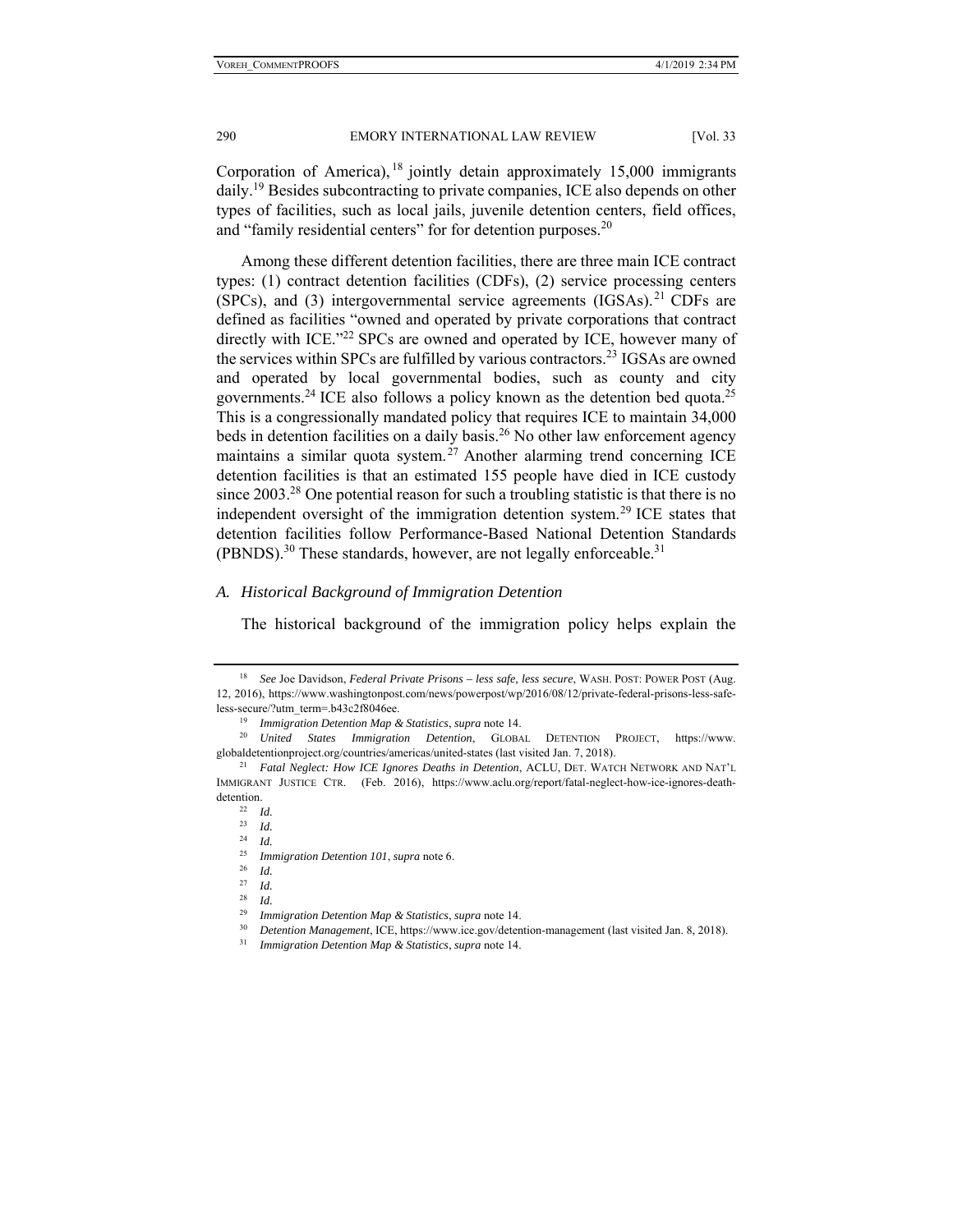increased rate of immigration detention. Prior to the 1980s, the United States detained approximately thirty immigrants daily.<sup>32</sup> In the late 1980s, Congress amended the Immigration and Naturalization Act to require the mandatory detention of immigrants with qualifying criminal convictions.<sup>33</sup> This created a category of immigrants whose detention had now become automatic and compulsory; no discretion could be used to provide these immigrants alternative forums, such as bond, while they awaited their immigration proceedings.<sup>34</sup> In the 1980s, the former Immigration and Naturalization Service (INS) began outsourcing immigration detention services to private companies like CoreCivic.  $35$  In the 1990s, detention then became the primary form of immigration enforcement.<sup>36</sup> Other congressional acts in the 1990s, such as the Antiterrorism and Effective Death Penalty Act (AEDPA) and the Illegal Immigrant Reform and Immigrant Responsibility Act (IIRIRA), expanded mandatory detention.<sup>37</sup> After the passage of AEDPA and IIRIRA, the daily detained immigrant population in 1996 of 8,500 increased to 16,000 by 1998.<sup>38</sup> The government agency formerly in charge of immigration detention, INS, was split into multiple agencies after the September 11, 2001 terror attacks. These newly formed agencies, including ICE, <sup>39</sup> were also moved from the Department of Justice and into the Department of Homeland Security.<sup>40</sup> This departmental move frames immigration issues as national security concerns.<sup>41</sup> Finally, under the Obama administration's second term, there was a resurgence of utilizing family immigration detention centers.<sup>42</sup>

#### *B. Effects of Solitary Confinement*

Solitary confinement is defined as "the physical isolation of individuals who are confined to their cells for twenty-two to twenty-four hours a day.<sup> $3$ </sup> The term "segregation" can be used interchangeably.<sup>44</sup> The typical layout of a solitary

 $rac{32}{33}$  *Id.* 

<sup>33</sup> *Immigration Detention 101*, *supra* note 6. 34 *Id.*

<sup>35</sup> Gretchen Gavett, *Map: The U.S. Immigration Detention Boom*, FRONTLINE (Oct. 18, 2011), https://www.pbs.org/wgbh/frontline/article/map-the-u-s-immigration-detention-boom/. 36 *Immigration Detention 101*, *supra* note 6. 37 *Id.*

<sup>38</sup> *Immigration Detention Map & Statistics*, *supra* note 14. 39 *Immigration Detention 101*, *supra* note 6. 40 *Id.*

<sup>41</sup> *Id.*

<sup>42</sup> *Id.*

<sup>43</sup> Juan Mendez (Special Rapporteur on Torture), *Torture and Other Cruel, Inhuman, or Degrading Treatment or Punishment*, U.N. Doc. A/63/175 (July 28, 2008). 44 Elizabeth Vasiliades, *Solitary Confinement and International Human Rights: Why the U.S. Prison*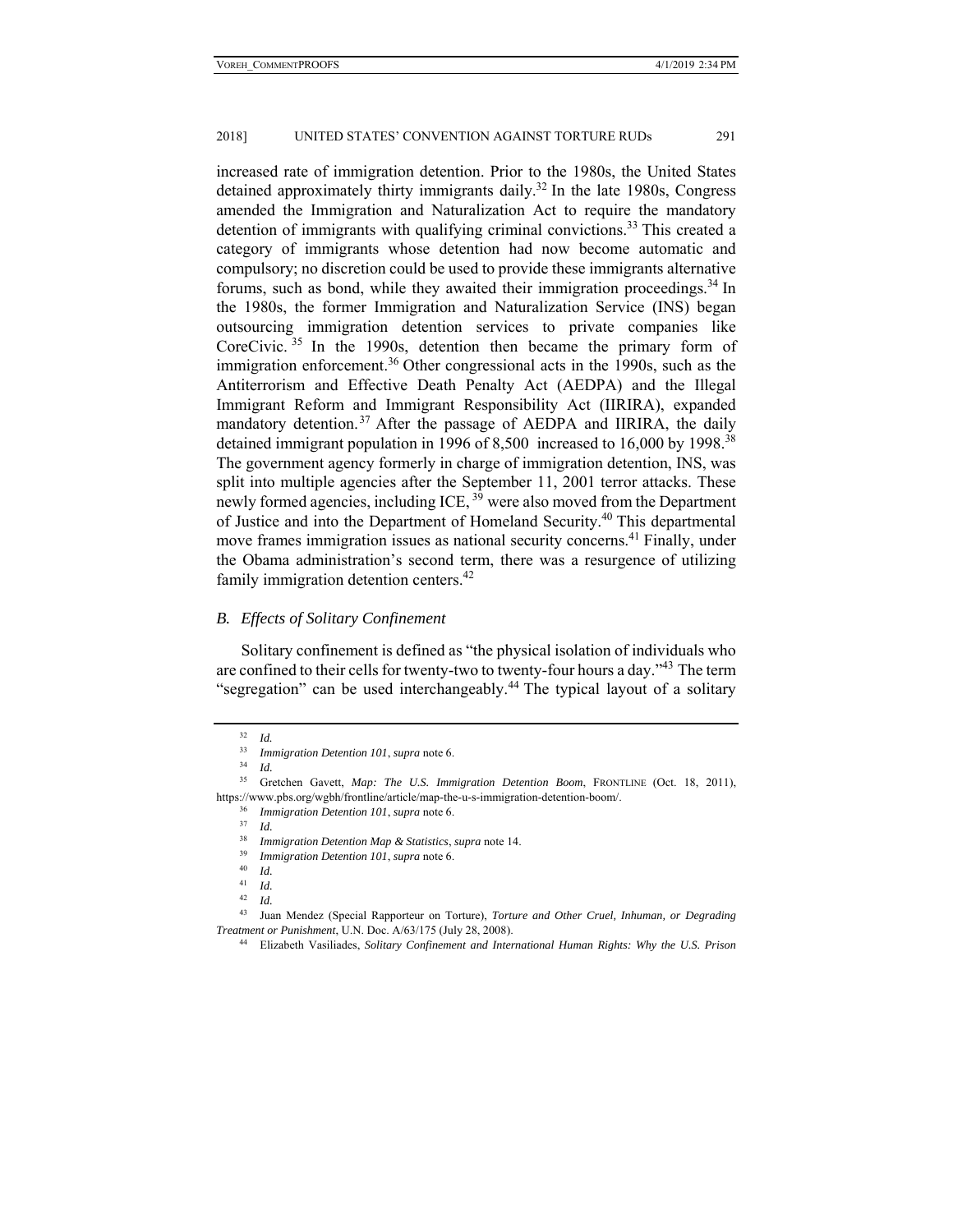confinement cell is a six-by-eight-foot area that contains only a bed, sink, and toilet.<sup>45</sup>

Solitary confinement can have negative psychological effects even on those without a history of mental illness.<sup>46</sup> Possible negative psychological effects include anxiety, depression, anger, cognitive disturbances, perceptual distortions, obsessive thoughts, paranoia, and psychosis.<sup>47</sup> These negative psychological effects can be worse for individuals suffering from mental illness. Symptoms of mental illness can be exacerbated by factors inherent to solitary confinement such as a lack of social interaction, stress, and inability to keep time of day.48

There are multiple problematic outcomes for individuals with a mental illness in solitary confinement. These include: suicide, deterioration of sanity (which can result in emergency medical or psychiatric hospitalization), and persistence of the mental illness without improvement.<sup>49</sup> In prisons, suicide happens more often in solitary confinement than anywhere else in prison.<sup>50</sup> Some estimate that half of successful prison suicides take place in solitary confinement.<sup>51</sup> Similarly, but also more than half of acts of self-harm take place in solitary confinement.<sup>52</sup> Solitary confinement can have negative overall health effects beyond the psychological, including appetite and sleep disturbances, chronic tiredness, and withdrawal.<sup>53</sup> "The primary adverse factor of solitary confinement is the reduction of socially and psychologically meaningful contact is to the absolute minimum. Contact is reduced to a point that is insufficient for most detainees to remain mentally well-functioning."<sup>54</sup>

It does not take advanced psychological training to acknowledge the detrimental effects that solitary confinement can have upon people suffering

*System Fails Global Standards*, 21 AM. UNIV. INT'L L. REV. 71, 73 (2005). 45 *Locked Up and Locked Down: Segregation of Inmates with Mental Illness*, AMPLIFYING VOICES OF INMATES WITH DISABILITIES PRISON PROJECT (2016), http://avidprisonproject.org/assets/locked-up-and-lockeddown----avid-prison-project.pdf. 46 Jeffrey L. Metzner & Jamie Fellner, *Solitary Confinement and Mental Illness in U.S. Prisons: A* 

*Challenge for Medical Ethics*, 38 J. AM. ACAD. PSYCHIATRY L. 104 (2010). 47 *Id.*

<sup>48</sup> *Id.*

<sup>49</sup> *Id.* 

<sup>50</sup> *Id.*

<sup>51</sup> Shruti Ravindran, *Twilight in the Box*, AEON (Feb. 27, 2014), https://aeon.co/essays/this-is-whatsolitary-confinement-does-to-the-brain. 52 *Id.*

<sup>53</sup> *Id.*

<sup>54</sup> Mendez, *supra* note 43.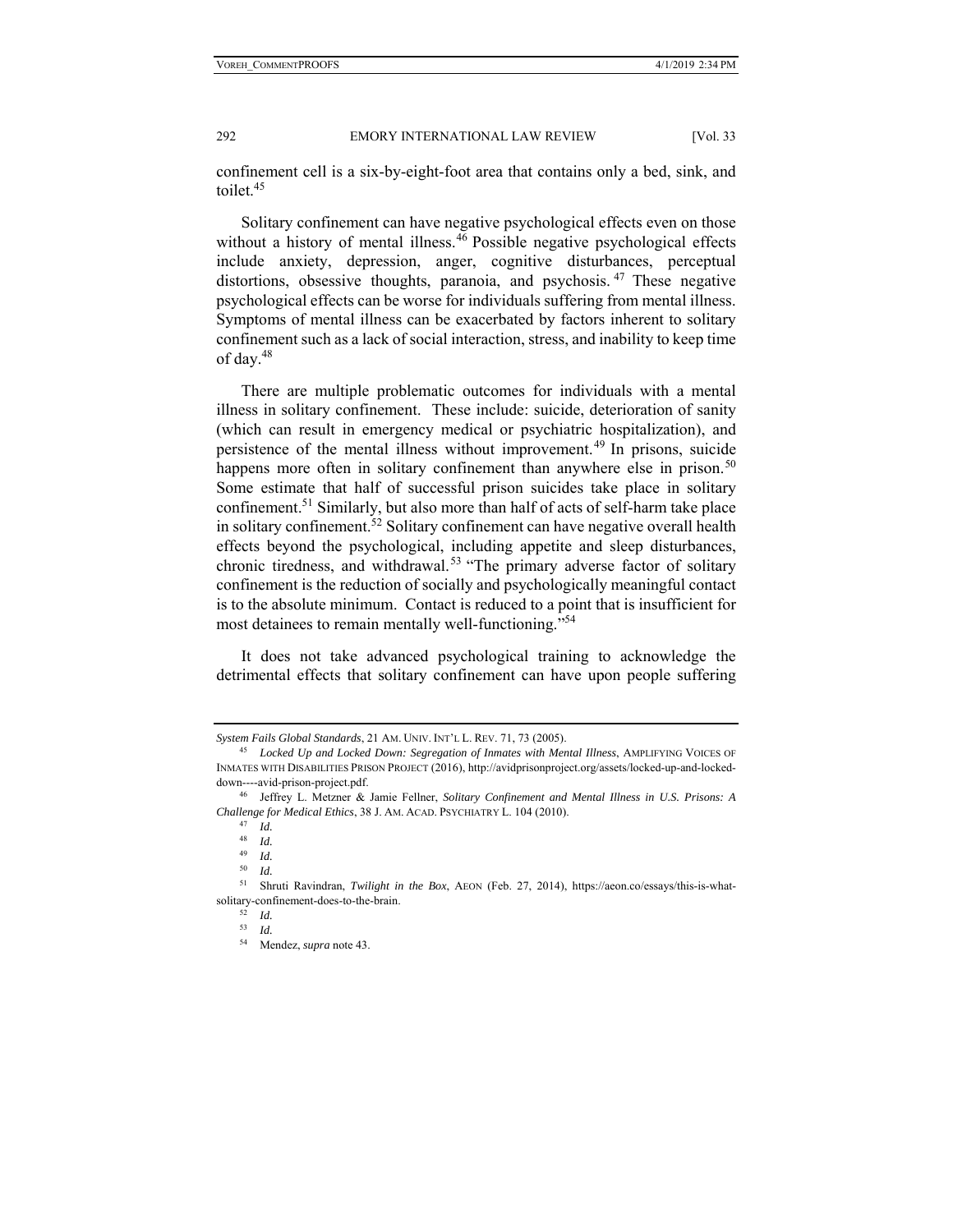from mental illness.<sup>55</sup> Speaking on such detrimental effects, a federal judge, in one decision, equated placing a prisoner who was mentally ill in solitary confinement to "the mental equivalent of putting an asthmatic in a place with little air." 56 Moreover, some recent neurological research suggests solitary confinement can detrimentally alter brain chemistry and structure. 57 The alterations can be irreversible. 58 Other research has suggests that solitary confinement can lead to a psychological state of Reduced Environmental Stimulation  $(RES)$ .<sup>59</sup> This condition is caused by extensive periods of solitary confinement.60 The main consequences of RES include "perpetual distortions, hallucinations, hyperresponsivity to external stimuli, aggressive fantasies, overt paranoia, inability to concentrate, and problems with impulse control." <sup>61</sup> Recognition of the detrimental psychological effects of solitary confinement is not a new discovery—these effects have been recorded by American medical journals for at least twenty years.<sup>62</sup>

#### *C. Solitary Confinement in Immigration Detention Centers*

There is evidence of both private- and government-run immigration detention centers placing detainees who are mentally ill into solitary confinement, instead of providing adequate mental healthcare. <sup>63</sup> Stewart

- $\begin{array}{cc} 61 & Id. \\ 62 & Id. \end{array}$
- <sup>62</sup> *Id.*

<sup>55</sup> *See*, *e.g.* Sadhbh Walshe, *Why Do We Let 80,000 Americans Suffer a 'Slow-Motion Torture of Burying Alive'?*, GUARDIAN (Mar. 20, 2014), https://www.theguardian.com/commentisfree/2014/mar/20/solitaryconfinement-psychological-effects-sarah-shourd ("Solitary confinement's psychological effects are obvious enough. But you have to hear it from the prisoners to be truly horrified."); *see also Ruiz v. Johnson*, 154 F.Supp.2d 975, 984 (S.D. Tex. 2001) ("[Solitary confinement] units are virtual incubators of psychoses–seeding illness in otherwise healthy inmates and exacerbating illness in those already suffering from mental

infirmities."). 56 Metzner & Fellner, *supra* note 46; *Madrid v. Gomez*, 889 F.Supp. 1146 (N.D. Cal. 1995). 57 Maclyn Willigan, *What Solitary Confinement Does to the Human Brain*, SOLITARY WATCH, (Aug. 4, 2014) http://solitarywatch.com/2014/08/04/what-solitary-confinement-does-to-the-human-brain/.<br><sup>58</sup> Ravindran, *supra* note 51.<br><sup>59</sup> Vasiliades, *supra* note 44.<br><sup>60</sup> *Id.* 

<sup>63</sup> Regarding government-run detention centers, *see* Ian Urbina & Catherine Rentz, *Immigrants Held in Solitary Cells, Often for Weeks*, N.Y. TIMES (March 23, 2013), https://www.nytimes.com/2013/03/24/ us/immigrants-held-in-solitary-cells-often-for-weeks.html ("On any given day about 300 immigrants are held in solitary confinement at the 50 largest detention facilities that make up the sprawling patchwork of holding centers nationwide overseen by Immigration and Customs Enforcement officials, according to new federal data."). Regarding private-run centers, specifically in Georgia, *see* Azadeh Shahshahani & Ayah Natasha El-Sergany, *Challenging the Practice of Solitary Confinement in Immigration Detention in Georgia and Beyond*, 16 CUNY L. REV. 243, 247 (2013) ("Notably, private corporations operate three out of the four immigration detention centers in Georgia."). *See also* NAT'L IMMIGR. JUSTICE CTR. & PHYSICIANS FOR HUMAN RIGHTS, INVISIBLE IN ISOLATION: THE USE OF SEGREGATION AND SOLITARY CONFINEMENT IN IMMIGRATION DETENTION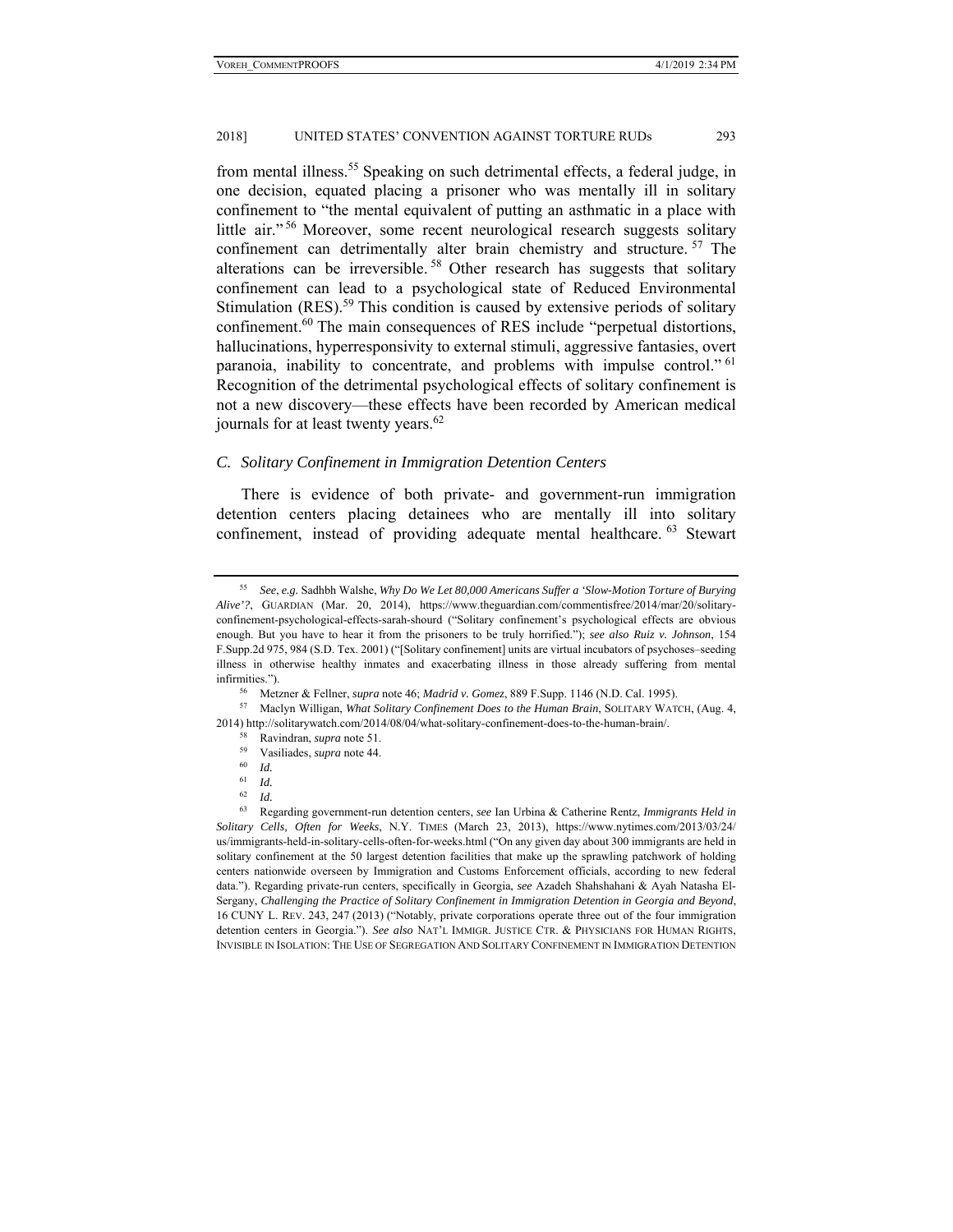Detention Center is a privately-run center in Lumpkin, Georgia.<sup>64</sup> Detainees at Stewart report that there is no access to mental health professionals.<sup>65</sup> Detainees also report that if an individual reports to a staff member of suffering from symptoms of a mental illness, like feeling depressed or suicidal ideation, the detainee is subsequently forced into solitary confinement.<sup>66</sup> This is the form of "treatment" detainees who are mentally ill are offered at Stewart.<sup>67</sup> Detainees also report being hesitant and fearful of even inquiring about mental health services in Stewart for fear that it will result in solitary confinement.<sup>68</sup>

One detainee at Stewart stated: "[T]here is no mental health service. There is no therapy. They only put people in segregation when someone is 'mentally ill.<sup>"69</sup> The practice of placing detainees into solitary confinement not only directly harms individuals with a mental illness who are subjected to this treatment, but also creates a fearful, secretive environment regarding the disclosure of mental health needs.<sup>70</sup>

Detainees report similar practices at Irwin Detention Center in Ocilla, Georgia. Unlike Stewart Detention Center, detainees at Irwin report that a mental health staff member is present within the facility.<sup>71</sup> However, similar to detainees at Stewart, detainees at Irwin also express apprehension toward reporting mental health concerns to the staff for fear of being placed into solitary

<sup>(2012),</sup> https://www.immigrantjustice. org/sites/immigrantjustice.org/files/Invisible in Isolation-The Use of Segregation and Solitary Confinement in Immigration Detention.September 2012\_7.pdf. 64 Stewart Detention Center, CORECIVIC, http://www.corecivic.com/facilities/stewart-detention-center

<sup>(</sup>last visited June 19, 2018). 65 PROJECT SOUTH, *supra* note 4, at 34. *See also* Elly Yu, *Exclusive: An ICE Detention Center's Struggle* 

*with 'Chronic' Staff Shortages*, NPR(May 31, 2018), https://www.wabe.org/exclusive-an-ice-detention-centersstruggle-with-chronic-staff-shortages/ ("According to the [Department of Homeland Security Office of Inspector General], Stewart's health services administrator noted 'chronic shortages of almost all medical staff positions.' As of February 2017, the facility had no psychiatrists and about one in four registered nurse positions were vacant. Stewart's health administrator . . . also noted the lack of mental health treatment centers in the local area."). This claim is disputed by ICE authorities. *But see* Christie Thompson, *Medical Care for Immigrant Detainees Appear to be 'Broken'*, BUS. INSIDER (May 8, 2017), http://www.businessinsider.com/immigrantdetention-centers-condition-2017-5?international=true&r=US&IR=T ("'ICE is committed to ensuring the welfare of all those in the agency's custody, including providing access to necessary and appropriate medical care,' said spokeswoman Jennifer Elzea, who added that all detainees had access to license mental health providers.").

<sup>66</sup> PROJECT SOUTH, *supra* note 4, at 34 67 PROJECT SOUTH, *supra* note 4, at 49 ("Additionally, detained immigrants stated that if an individual says theat they are suicidal, the individual is strapped into a straitjacket and placed into solitary confinement.").<br><sup>68</sup> *Id.* at 36.<br><sup>69</sup> *Id.* at 34.<br><sup>70</sup> *Id.* at 36 ("T]he vast majority of immigrants were unaware of

being placed in segregation to approach the mental health care staff with concerns.").<br><sup>71</sup> *Id.* at 49 ("While there is a mental health staff member employed at Irwin, detained immigrants report

being afraid to voice mental health concerns for fear of being forced into the segregation unit.").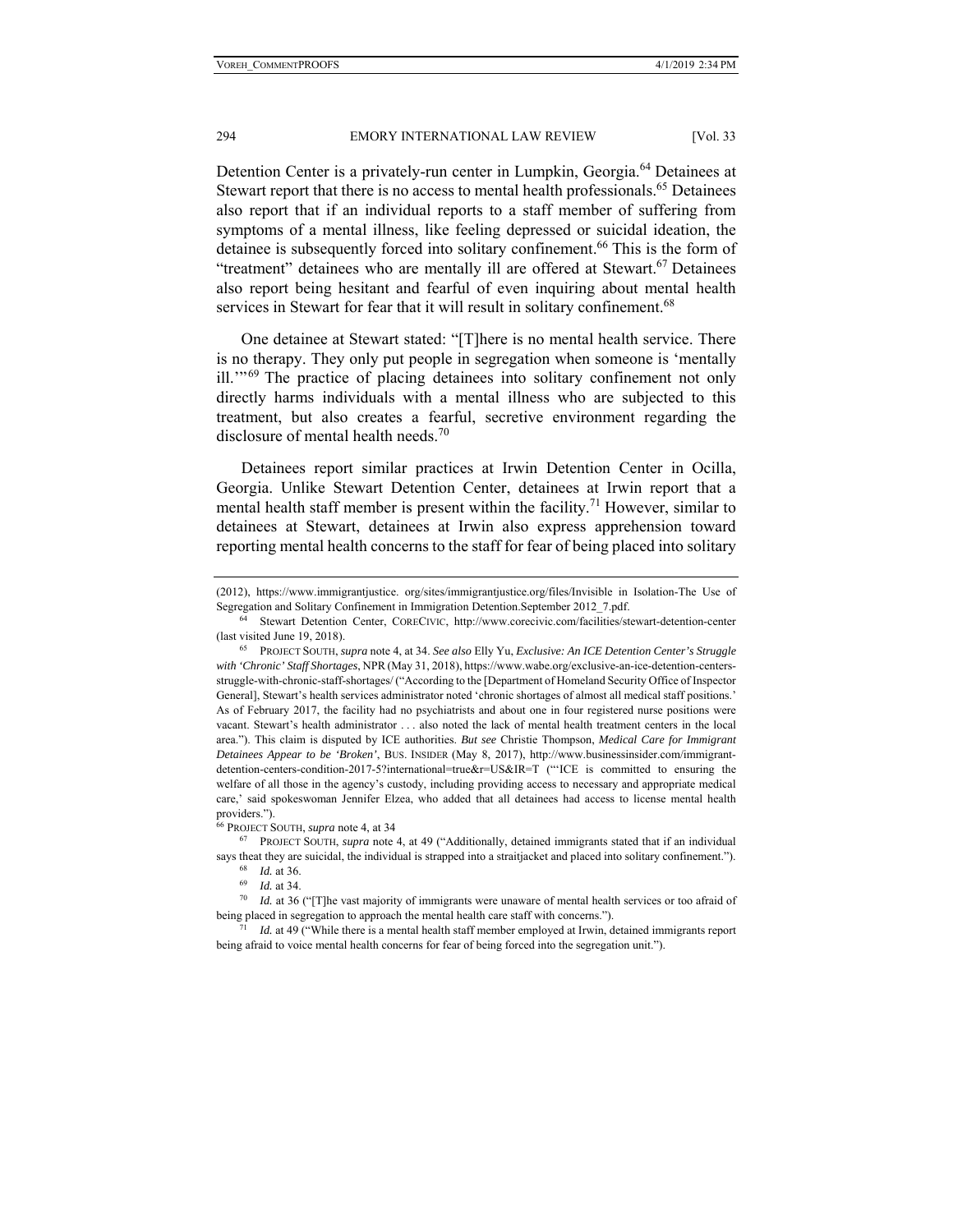confinement.72 Detainees at Irwin also report that if a detainee reports to the staff of suicidal thoughts, that detainee will be not only placed into solitary confinement but also "strapped into a straitjacket."<sup>73</sup>

### II. INTERNATIONAL LAW PROHIBITING TORTURE AND CRUEL, INHUMAN, OR DEGRADING TREATMENT

Multiple sources of international law provide prohibitions against torture and cruel, inhuman, or degrading treatment, including: the Universal Declaration of Human Rights,  $74$  the American Convention on Human Rights,  $75$ the Convention Against Torture,<sup>76</sup> and the International Covenant on Civil and Political Rights.<sup>77</sup> The prohibition against torture and other acts of cruel, inhuman, or degrading treatment is now such a cornerstone of understanding between nations that it is considered customary international law. Customary international law is law arising from the general practice of states and consistent practice arising from a sense of legal obligation.78

Customary international law is generally binding on all states, unless a state has consistently objected to the custom.<sup>79</sup> U.S. Federal Courts have even recognized prohibitions against torture as customary international law.<sup>80</sup> Similar to customary international law, prohibitions against torture and cruel, inhuman, or degrading punishment is also recognized as *jus cogens*: morals and values from which states may not derogate. $81$ 

Published in 1948, the Universal Declaration of Human Rights Article 5 states: "No one shall be subjected to torture or to cruel, inhuman, or degrading treatment or punishment."82 This same provision is echoed in the International Covenant on Civil and Political Rights.<sup>83</sup> In 1969, the American Convention on

<sup>72</sup> *Id.*

<sup>73</sup> *Id.* 

<sup>74</sup> G.A. Res. 217 (III) A, Universal Declaration of Human Rights (Dec. 10, 1948). 75 Inter-American Commission on Human Rights, art. 5.

<sup>76</sup> G.A. Res. 39/46, Convention Against Torture and Other Cruel, Inhuman or Degrading Treatment or Punishment (Dec. 10, 1984) [hereinafter CAT].<br>
<sup>77</sup> International Covenant on Civil and Political Rights, G.A. res. 2200A (XXI), 21 U.N. GAOR Supp.

<sup>(</sup>No. 16) at 52, U.N. Doc. A/6316 (1966) U.N.T.S. 171, entered into force Mar. 23, 1976. 78 David Weissbrodt, *Defining Torture and Cruel, Inhuman, and Degrading Treatment*, 29 L. & INEQ.

<sup>343, 361. 79</sup> *Id.*

<sup>80</sup> *Id.* at 362. 81 *Id.*

<sup>&</sup>lt;sup>83</sup> International Covenant on Civil and Political Rights, *supra* note 77.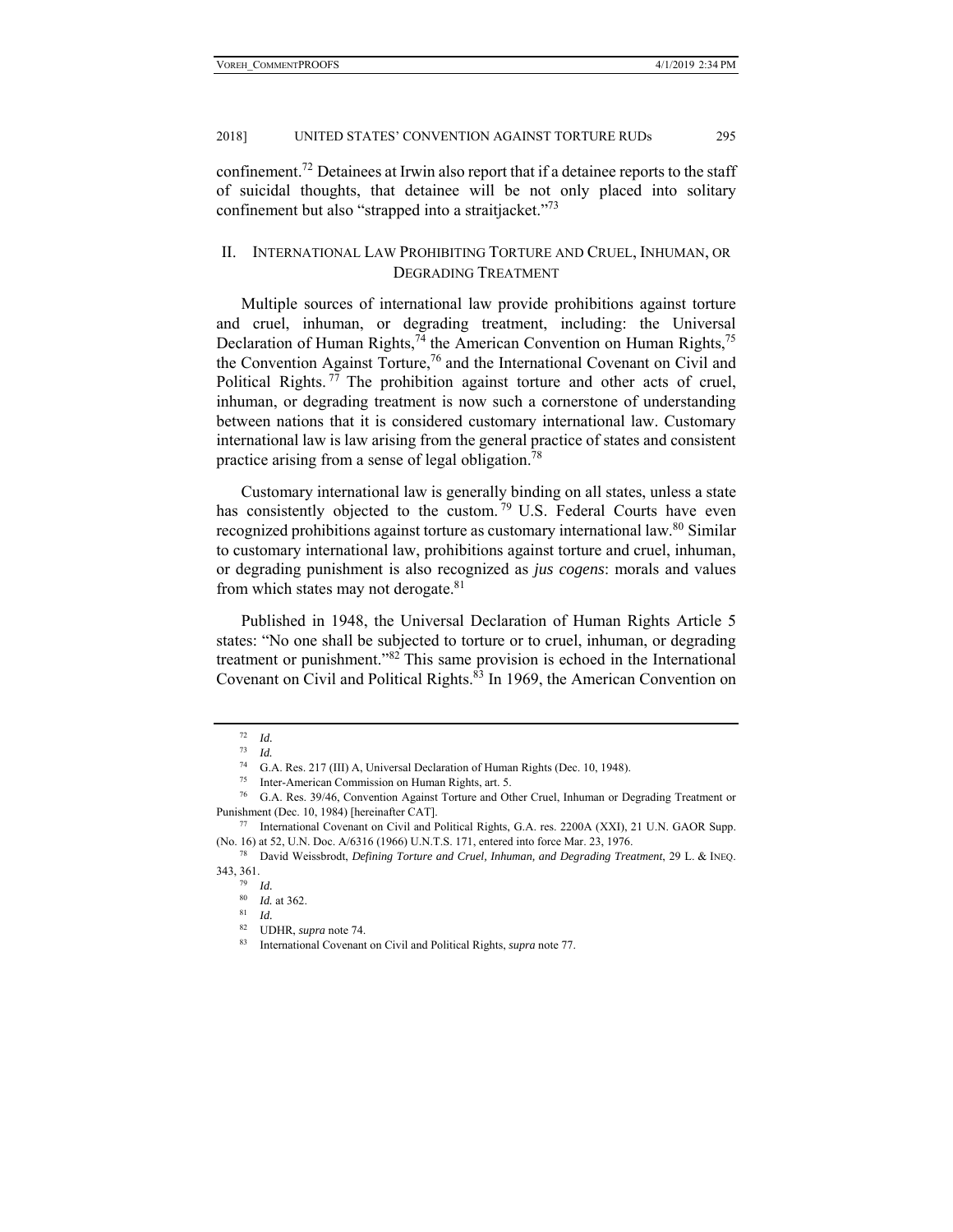Human Rights, in Article 5, provides that: "No one shall be subjected to torture or to cruel, inhuman, or degrading treatment. All persons deprived of their liberty shall be treated with respect for the inherent dignity of the human person."84 An interesting addition to this prohibition resides in the second part of Article 5: "All persons deprived of their liberty shall be treated with respect for the inherent dignity of the human person."<sup>85</sup> This addition connects the prohibition against torture and cruel, inhuman, or degrading treatment to protect an individual's inherent dignity. An individual's dignity cannot be respected if they are subjected to torture or cruel, inhuman, or degrading treatment.

The Convention Against Torture and Other Cruel, Inhuman or Degrading Treatment of Punishment (CAT) also adds interesting conditions to the existing and evolving body of work regarding prohibitions against these types of actions, including Articles 1, 2, and  $10^{86}$  Article 1 defines torture for the purposes of the treaty.87 Article 2 states that the prohibitions and the obligations of states under the CAT may not be derogated for purposes of exceptional circumstances such as political instability, threat of war, or public emergency.<sup>88</sup> Article 10 stipulates that:

Each State Party shall ensure that education and information regarding the prohibition against torture are fully included in the training of law enforcement personnel, civil or military, medical personnel, public officials and other persons who may be involved in the custody, interrogation or treatment of any individual subjected to any form of arrest, detention or imprisonment.<sup>89</sup>

Juan Mendez, the U.N. Special Rapporteur on Torture, has stated that the practice of placing individuals with mental illnesses in solitary confinement constitutes torture.<sup>90</sup> However, many provisions within international treaties and conventions are general prohibitions that do not define what constitutes torture or cruel, inhuman, or degrading treatment. Therefore, it is pertinent to look at how international courts have defined what constitutes these forms of mistreatment.

For the purposes of this Comment, it is necessary to distinguish between what the international community considers torture and what the international

Inter-American Commission on Human Rights, art. 5.

<sup>85</sup> *Id.* 

<sup>86</sup> CAT, *supra* note 76. 87 *Id.*

 $rac{88}{89}$  *Id.* 

<sup>89</sup> *Id.*

<sup>90</sup> Mendez, *supra* note 43.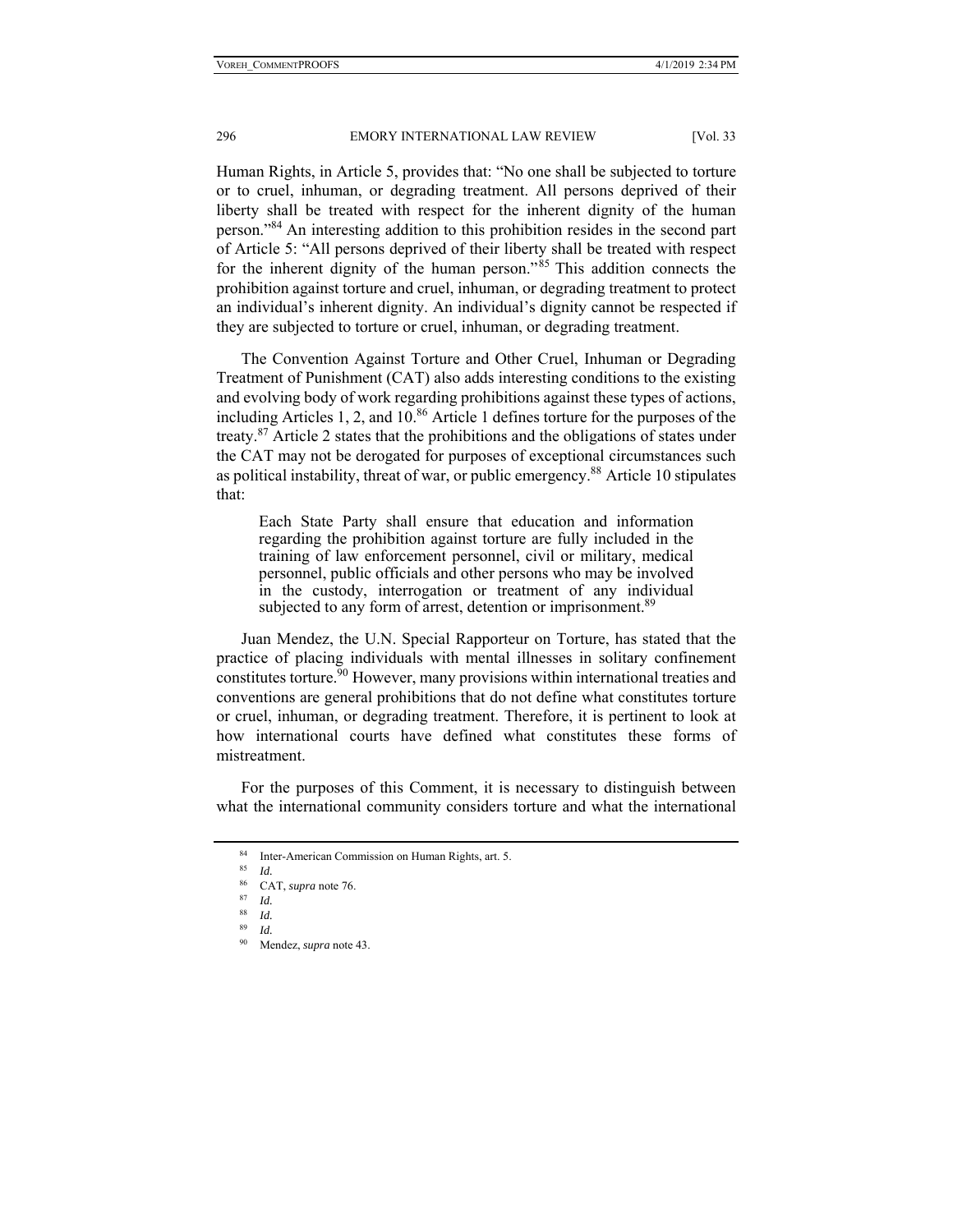community considers opposed to cruel, inhuman, or degrading treatment. First, the definition and interpretation of torture will be discussed, followed by a similar discussion of what constitutes cruel, inhuman, or degrading treatment.

What constitutes as torture is different from other forms of mistreatment, specifically cruel, inhuman, or degrading treatment. This is because torture requires a factual inquiry into the perpetrator's specific intent, while the other forms of mistreatment do not.<sup>91</sup> Article  $1(1)$  of the CAT defines torture:

[T]he term "torture" means any act by which severe pain or suffering, whether physical or mental, is intentionally inflicted on a person for such purposes as obtaining from him or a third person information or a confession, punishing him for an act he or a third person has committed or is suspected of having committed, or intimidating or coercing him or a third person, or for any reason based on discrimination of any kind, when such pain or suffering is inflicted by or at the instigation of or with the consent or acquiescence of a public official of other person acting in an official capacity. It does not include pain or suffering arising only from, inherent in or incidental to lawful sanctions. $92$ 

One exceedingly difficult obstacle in articulating a clear definition of the treatment that constitutes torture is that many international bodies, including the ECtHR, have hesitated to designate rigid standards for what treatment would meet this specific definition.<sup>93</sup> International bodies instead prefer to keep the definition of torture adaptable so it may include the different forms that torture takes around the world and throughout history.<sup>94</sup> This flexibility is at times advantageous because it allows some treatments to constitute torture that may not otherwise be analyzed under a strict definition.<sup>95</sup> In addition, this flexibility is needed as the European Convention on Human Rights (ECHR) mandates that treatment be considered under present-day conditions, 96 thus creating the expectation that the definition of torture is a "living instrument."<sup>97</sup> Keeping the

<sup>91</sup> *Torture*, INT'L JUSTICE RES. CTR., http://www.ijrcenter.org/thematic-research-guides/torture/ (last visited November 28, 2018).<br><sup>92</sup> CAT, *supra* note 76.<br><sup>93</sup> Amy Strand, *Case Watch: Defining "Degrading Treatment" at the European Court of Human Rights*,

OPEN SOC'Y FOUNDS.: VOICES (May 5, 2015), https://www.opensocietyfoundations.org/voices/case-watchdefining-degrading-treatment-european-court-human-rights. 94 *Id.*

<sup>95</sup> *Interpretation of Torture in the Light of the Practice and Jurisprudence of International Bodies*, OFFICE OF THE U.N. HIGH COMM'R FOR HUM. RTS., http://www.ohchr.org/Documents/Issues/Torture/UNVFVT/ Interpretation\_torture\_2011\_EN.pdf (last visited Jan. 9, 2017) [hereinafter OHCHR]. 96 *Id.*

<sup>97</sup> *Id.* at 8.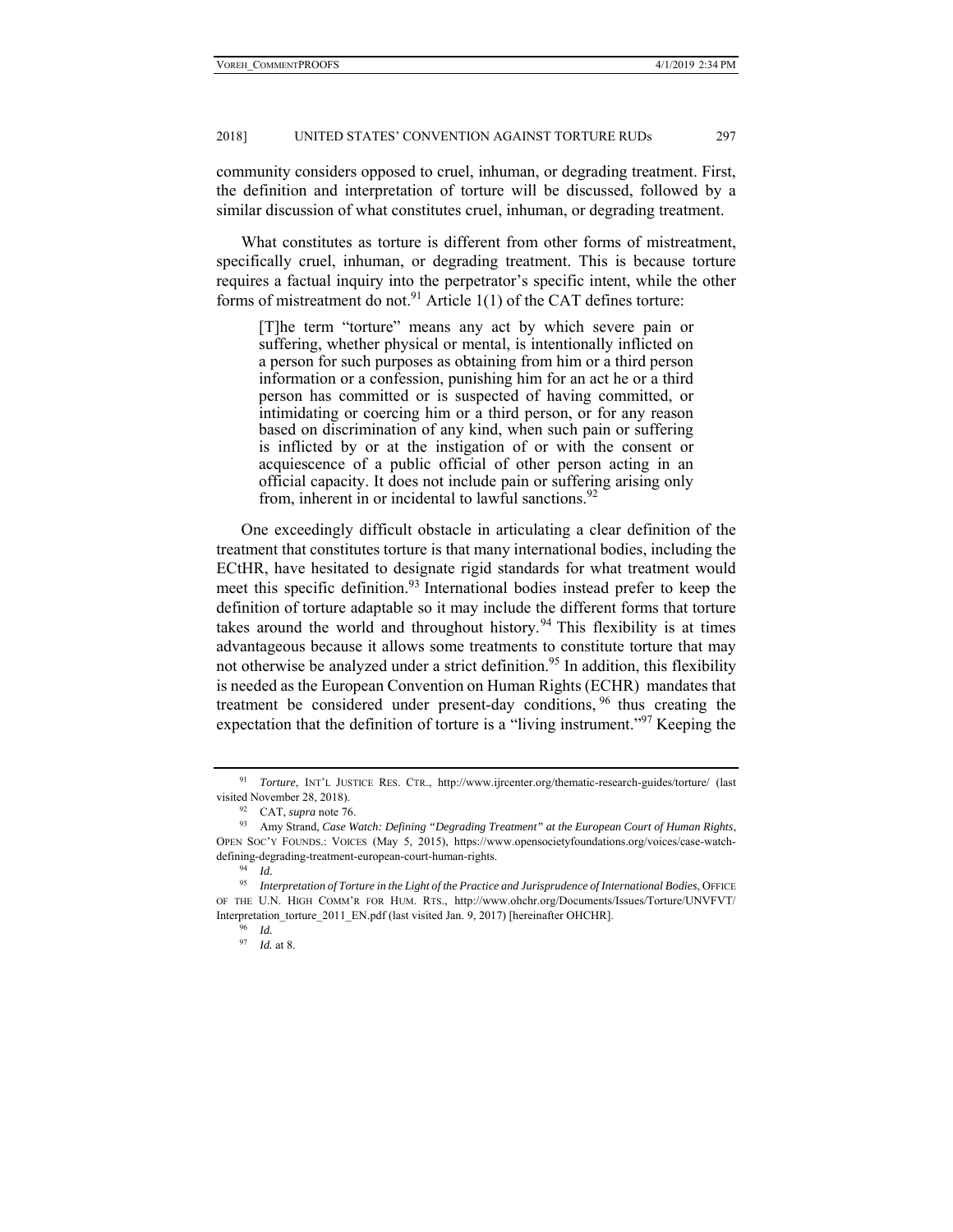definition a "living instrument" has allowed international bodies to define certain present-day actions as constituting torture that historically were not considered as such.98

As a result, there is no single definition of what treatment constitutes torture;<sup>99</sup> instead, the CAT outlines a definition that relies on five criteria. The ECHR recognizes that certain thresholds exist to designate what treatment meets the definition.<sup>100</sup> It is also more helpful to think of torture not as a specific act or type of acts, but rather as "the legal qualification of an event or behavior, based on the *comprehensive assessment* of this event or behavior."101

Article 1(1)'s definition includes five major criteria: (1) either physical or mental severe pain or suffering, (2) intentionally inflicted, (3) for prohibited purposes, (4) by a public official or person acting in official capacity, and (5) that the pain and suffering does not arise from lawful sanctions.<sup>102</sup> Nonetheless, even the number of elements making up the definition are disputed. Different sources argue between three, four, and five different requirements of the definition. <sup>103</sup> For comprehensiveness, this Comment discusses the fiverequirement view of the definition.

Article  $1(1)$  of the CAT states the pain or suffering must be "severe".<sup>104</sup> The ECHR has also specified that the severe pain and suffering must be "serious" and identifiable by "the special stigma attached to the crime."<sup>105</sup> The severity of pain is a large factor in determining whether treatment constitutes torture, but the ECHR has also given weight to the arbitrariness of the violence.<sup>106</sup> Another factor to be weighed in meeting the severity requirement is whether the individual was held in control by the state.<sup>107</sup> Treatment while an individual is under control by the state—for example, during detention—is evaluated under a

<sup>98</sup> *Id.* ("The Court has previously examined cases in which it concluded that there had been treatment which could only be described as torture. However, having regard to the fact that the Convention is a 'living instrument which must be interpreted in the light of present-day conditions,' the Court considers that certain acts which were classified in the past as 'inhuman and degrading treatment' as opposed to 'torture' could be classified differently in future.").<br><sup>99</sup> *Id.*<br><sup>100</sup> Strand sunns

<sup>&</sup>lt;sup>100</sup> Strand, *supra* note 93.<br><sup>101</sup> OHCHR, *supra* note 95, at 2 (emphasis added).<br><sup>102</sup> CAT, *supra* note 75; Christina Kosin, *The Difference between Torture and Other Ill-Treatment: Cestaro v. Italy and the "Prohibited Purpose" Requirement*, EU L. ANALYSIS BLOG (Apr. 14, 2015) http://eulawanalysis.blogspot.com/2015/04/the-difference-between-torture-and.html.<br><sup>103</sup> *Id.* CAT, *supra* note 76.

<sup>104</sup> CAT, *supra* note 76. 105 Kosin, *supra* note 102. 106 Romanov v. Russia, Eur. Ct. H.R. 115 (2009); Kosin, *supra* note 102. 107 Strand, *supra* note 93.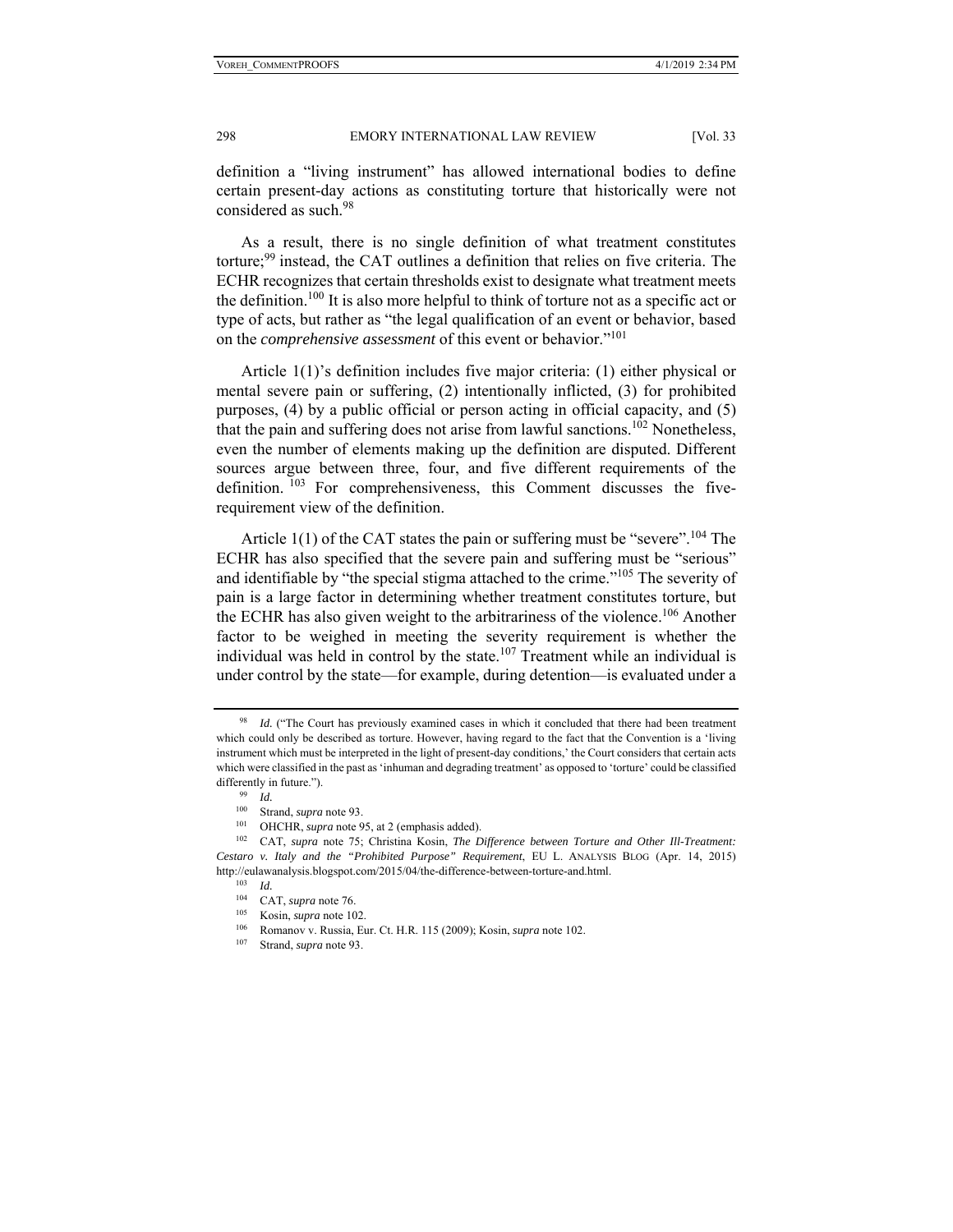strict threshold due to the factor's ability to compound with other factors when analyzing if an act's severity constitutes torture.<sup>108</sup> Evaluating the severity requirement is a fact-specific inquiry, which must reach a minimum level of severity.  $109$  The victim's vulnerability should be considered, including the victim's age, gender, status, and other relevant factors.<sup>110</sup> Other relevant factors to be considered include the duration, mental effects, and physical effects of the treatment.111 An individual's environment during the treatment and cumulative effect of all relevant factors should also be considered.<sup>112</sup> Physical or mental pain or suffering may be considered when assessing the severity of the treatment.<sup>113</sup> Threat of torture and mock executions have both met the mental pain severity threshold.114 Also, the definition includes both acts and omissions that inflict the necessary threshold of pain or suffering.<sup>115</sup> The ECtHR first decided in the *Greek Case* that an omission of a certain action could qualify as torture—in that case, the withholding of food.<sup>116</sup> To determine if solitary confinement is severe enough to constitute torture, the factual situation should be examined.<sup>117</sup> More specifically, regarding solitary confinement, the former European Commission of Human Rights stated that the confinement's conditions, stringency, duration, reasons, and effect on the individual should be evaluated to determine if it reached the severity level required to constitute torture. $118$ 

The second requirement accepted both by Article 1(1) of the CAT and the jurisprudence of the ECtHR is that the treatment must be intentional or deliberate.<sup>119</sup> Negligence has been insufficient to meet this requirement, whereas recklessness can potentially pass.<sup>120</sup>

The third requirement defined in Article 1(1) of the CAT is the "prohibited

<sup>112</sup> *Id.*

 $\frac{113}{114}$  *Id.* 

 $\frac{114}{115}$  *Id. Id.* 

<sup>116</sup> *Id.*; The Greek Case, App. No. 3321-23,44/67, Eur. Comm'n H.R. (1968).<br><sup>117</sup> OHCHR, *supra* note 95.<br><sup>118</sup> *Id.* ("It has stated that prolonged solitary confinement is undesirable, especially where the person is detained on remand. However, in assessing whether such a measure may fall within the ambit of Article 3 of the Convention in a given case, regard must be had to the particular conditions, the stringency of the measure, its duration, the objective pursued and its effects on the person concerned.") (quoting Esslin, Baader and Raspe v. Germany, Communication 7572/76, 7586/76 & 7587/76, Eur. Ct. H.R. (July 8, 1978)). 119 CAT, *supra* note 76; Kosin, *supra* note 102. 120 OHCHR, *supra* note 95.

<sup>108</sup> *Id.*

<sup>109</sup> OHCHR, *supra* note 95. 110 *Id.*

<sup>111</sup> *Id.*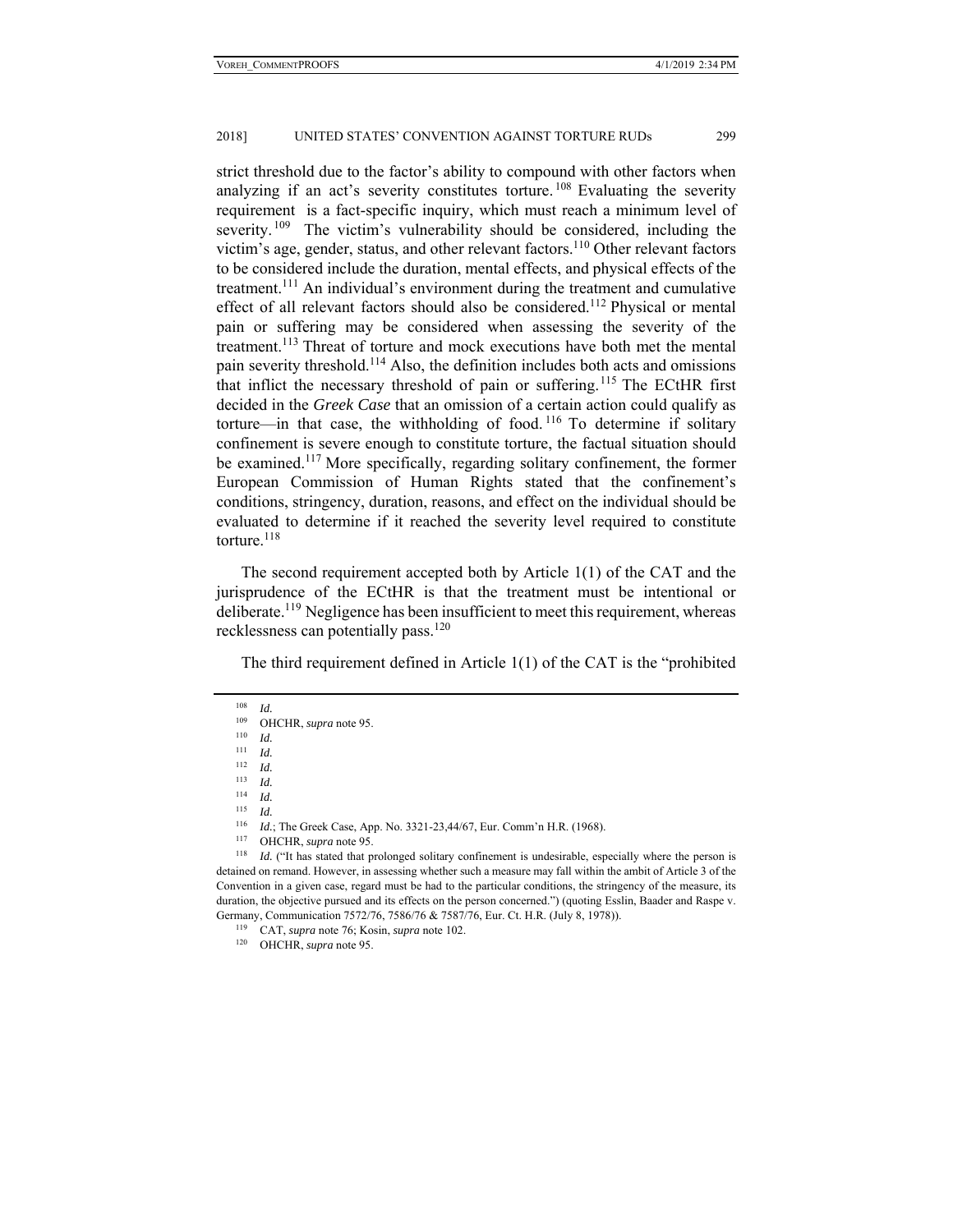purpose" requirement.<sup>121</sup> Torture must be for prohibited purposes, including procural of information, confession, punishment, intimidation, coercion, or discrimination. 122 This list of prohibited purposes is not exhaustive, but indicative.123 An interesting addition to this requirement is that the ECtHR has never classified as torture treatment that lacked this prohibited purpose requirement; therefore, some argue this element is the line drawn between treatment constituting torture and treatment constituting cruel, inhuman, or degrading treatment. <sup>124</sup> Others argue the prohibited purpose is not the only criteria for distinguishing between torture and other forms of ill-treatment.<sup>125</sup>

The fourth requirement of Article 1(1) of the CAT is that the treatment must be done by a public official or a person acting in official capacity.<sup>126</sup> Treatment perpetuated by a public official is straightforward,  $127$  and actions carried out by a person acting in official capacity are slightly more open to interpretation based on time and place.<sup>128</sup>

Finally, the fifth requirement of CAT's Article 1(1) is that the severe pain and suffering does not arise from lawful sanctions.<sup>129</sup>

One element that is not required for an act to constitute torture is the presence of physical violence.130 The ECtHR has established that certain psychological harm is sufficient to satisfy the severe pain or suffering requirement of torture.<sup>131</sup> The Inter-American Court on Human Rights has held similarly, stating, "torture can be inflicted not only via physical violence, but also through acts that produce severe physical, psychological or moral suffering in the victim. $132$ 

Multiple cases from the ECtHR establish a framework of acts that constitute torture. Article 3 of the ECHR states: "No one shall be subjected to torture or to inhuman or degrading treatment or punishment."<sup>133</sup> The court has addressed

Nov. 4, 1950, ETS 5, Art. 3, ("In particular, the assessment of whether the particular conditions of detention are incompatible with the standards of Article 3 has, in the case of mentally ill persons, to take into consideration

<sup>121</sup> CAT, *supra* note 75.<br>
122 *Id.* 0HCHR, *supra* note 95.<br>
124 Kosin, *supra* note 102.<br>
125 *Id.* CAT *supra* pote 76

<sup>126</sup> CAT, *supra* note 76. 127 OHCHR, *supra* note 95. 128 *Id.*

<sup>129</sup> CAT, *supra* note 76. 130 *Torture*, *supra* note 91. 131 *Id.*

<sup>&</sup>lt;sup>132</sup> Cantoral-Benavides v. Peru, Merits, Inter-Am. Ct. H.R. (ser. C) No. 69 §100 (Aug. 18, 2000).<br><sup>133</sup> Council of Europe, European Convention on Human Rights, as amended by Protocols Nos. 11 and 14,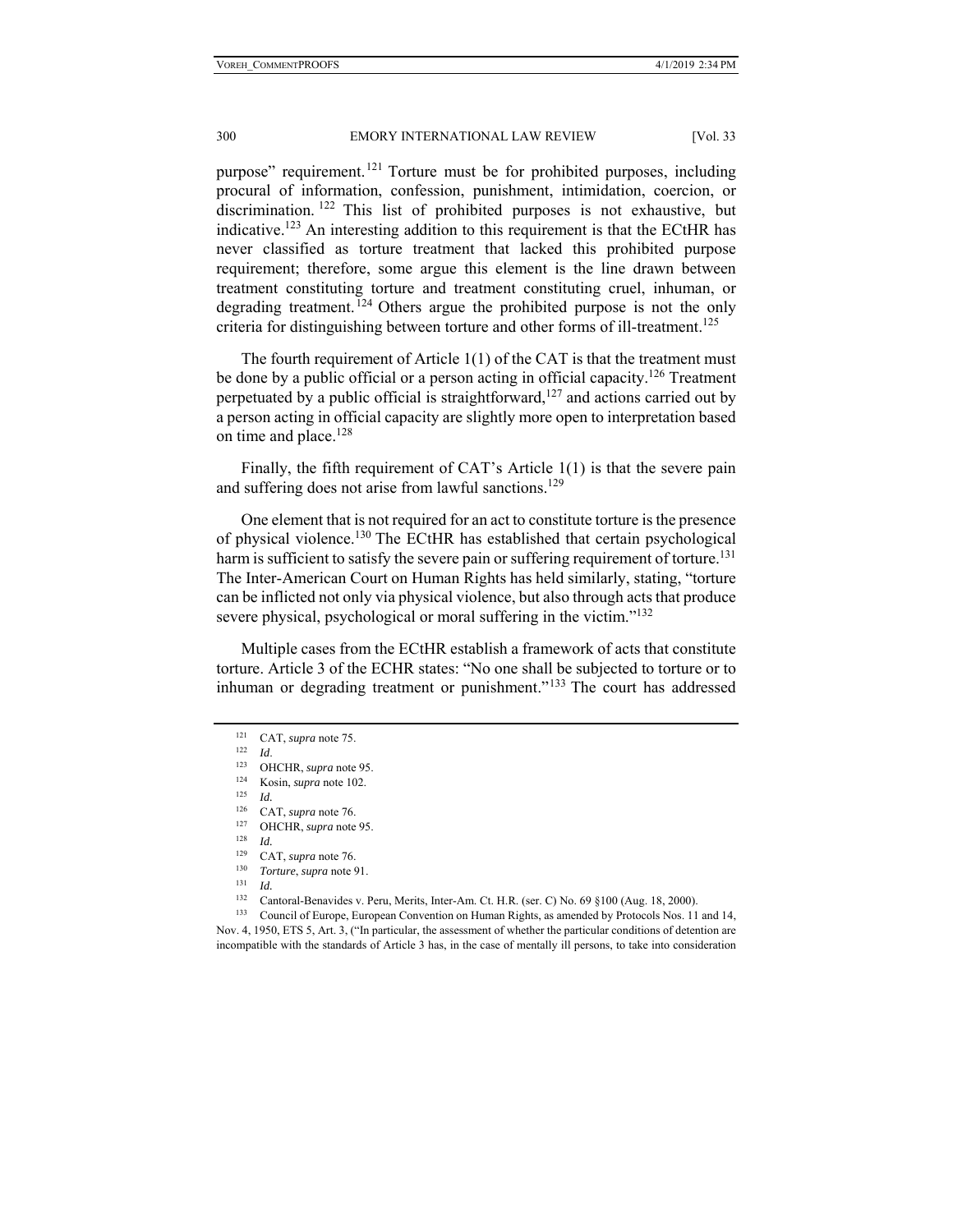various issues of whether mental or psychological suffering was sufficient to violate Article 3's prohibition and, more specifically, whether certain forms of treatment regarding prisoners with suicidal tendencies would violate Article 3.134

In *Dybeku v. Albania*, the court found there was a violation of Article 3, which was compounded because the applicant suffered from schizophrenia and this psychological condition made him more vulnerable than the average detainee.135 This is an important concept, illustrating that what may not be deemed torture or cruel, inhuman, or degrading treatment for a "regular" detainee may be considered torture if a vulnerability exacerbates the conditions. In *Dybeku v. Albania*, the detention condition exacerbated the applicant's feelings of anguish, fear, and distress.<sup>136</sup> These are similar emotions to what many detainees suffering from a mental illness experience while in solitary confinement.137 In *M.S. v. the United Kingdom*, the court found a violation of Article 3 because the length of the applicant's detention, without appropriate psychological treatment, had "diminished excessively his fundamental human dignity."<sup>138</sup> Again, this directly applies to detained immigrants in the United States who are not only not being provided proper mental health care, but are "treated" with a response such as solitary confinement instead.

Also, ECtHR has directly explored instances of prisoners with suicidal tendencies and the issue of whether certain treatment of these vulnerable individuals violated Article 3. In *Renolde v. France*, the applicant's brother was suffering from psychosis disorders that could result in self-harm; he was placed in a discipline cell for forty-five days and committed suicide.<sup>139</sup> The court held there was a violation of Article 3, and cruel, inhuman, or degrading treatment, because the form of disciplinary action used against the applicant's brother was "liable to break his physical and moral resistance."<sup>140</sup> The court went further by saying these actions constituted a violation of Article 3 and were not compatible with the standard of treatment required in respect of a mentally ill person."<sup>141</sup> In

137 *Immigration Detention 101*, *supra* note 6.<br><sup>138</sup> M.S. v. the United Kingdom, 4 Eur. Ct. H.R. §44 (2012).<br><sup>139</sup> European Court of Human Rights, *Factsheet-Detention and mental health*, 10 (July 2017) (citing Renolde v. France, 5 Eur. Ct. H.R. (2008)) [hereinafter *ECHR Factsheet*].<br><sup>140</sup> MS v. United Kingdom, 8 Eur. Ct. H.R. (2012).<br><sup>141</sup> *ECHR Factsheet, supra* note 139, at 11 (citing Renolde v. France, 5 Eur. Ct. H.R. (2008)

- 
- 

their vulnerability and their inability, in some cases, to complain coherently or at all about how they are being affected by any particular treatment . . . .").<br><sup>134</sup> *Id.*<br><sup>135</sup> Debelium Alberia 4 Fue CA U.B.

<sup>135</sup> Dybeku v. Albania, 4 Eur. Ct. H.R. (2007). 136 *Id.*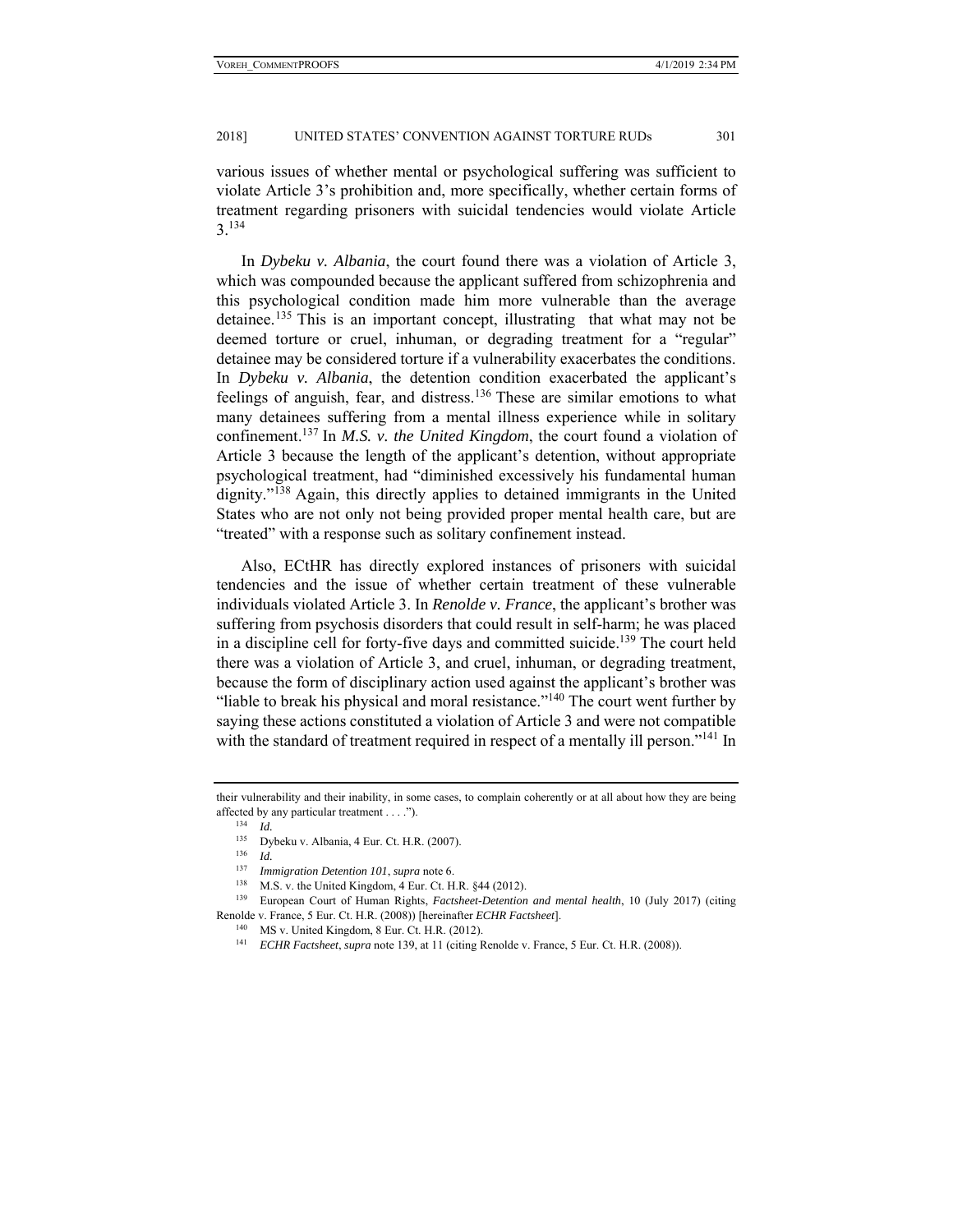*Ketreb v. France*, where a drug addict committed suicide in a prison disciplinary cell,<sup>142</sup> the court again held a violation of Article 3. The court found that such treatment "was not compatible with the level of treatment required in respect of such a mentally disturbed person."<sup>143</sup> In sum, the European Court of Human Rights has shown that solitary confinement can violate Article 3 under certain factual circumstances.<sup>144</sup>

However, the ECtHR has drawn some boundaries on what constitutes a violation of Article 3 and what treatment is considered to be cruel, inhuman, or degrading treatment. In *Novak v. Croatia*, the applicant complained that while he was in detention there had been a lack of proper medical care for his psychological condition of post-traumatic stress disorder.<sup>145</sup> The court held there had been no violation of Article 3, because the applicant had not provided any documentation to prove a connection between a lack of adequate medical care and the worsening of his disorder.<sup>146</sup> Therefore this incident did not rise to the level of cruel, inhuman, or degrading treatment.

Another case in which the ECtHR did not find a violation of Article 3 was in *Cocaign v. France*. 147 In this case, the applicant was imprisoned and suffered from severe psychological problems. While imprisoned, the applicant killed another inmate, and after an investigation was placed in a disciplinary cell for forty-five days.<sup>148</sup> The applicant claimed his confinement in the disciplinary cell constituted cruel, inhuman, or degrading treatment and a violation of Article 3. While detained in the disciplinary cell, the applicant still received adequate medical supervision.<sup>149</sup> The court held that the detainment did not constitute cruel, inhuman, or degrading treatment and that there was no violation of Article 3; from the facts it could not be found that the applicant's mental illness coupled with time in the disciplinary cell constituted cruel, inhuman, or degrading treatment.<sup>150</sup> *Cocaign v. France* illustrates the fact-specific inquiry that must take place to determine what treatment reaches the threshold of cruel, inhuman, or degrading treatment.<sup>151</sup>

<sup>142</sup> *Id.* (citing Ketreb v. France, 9 Eur. Ct. H.R. (2012)). 143 *Id.*

<sup>144</sup> Manfred Nowak, *Torture and other cruel, inhuman or degrading treatment or punishment*, U.N. Doc. A/63/175 (July 28, 2008). 145 Novak v. Croatia, 4 Eur. Ct. H.R. (2007). 146 *Id.*

<sup>147</sup> *ECHR Factsheet*, *supra* note 139, at 4 (citing Cocaign v. France, 7 Eur. Ct. H.R. (2011)). 148 *Id.* 

 $\frac{149}{150}$  *Id.*  $Id$ 

<sup>151</sup> *ECHR Factsheet*, *supra* note 139, at 4 (citing Cocaign v. France, 7 Eur. Ct. H.R. (2011)).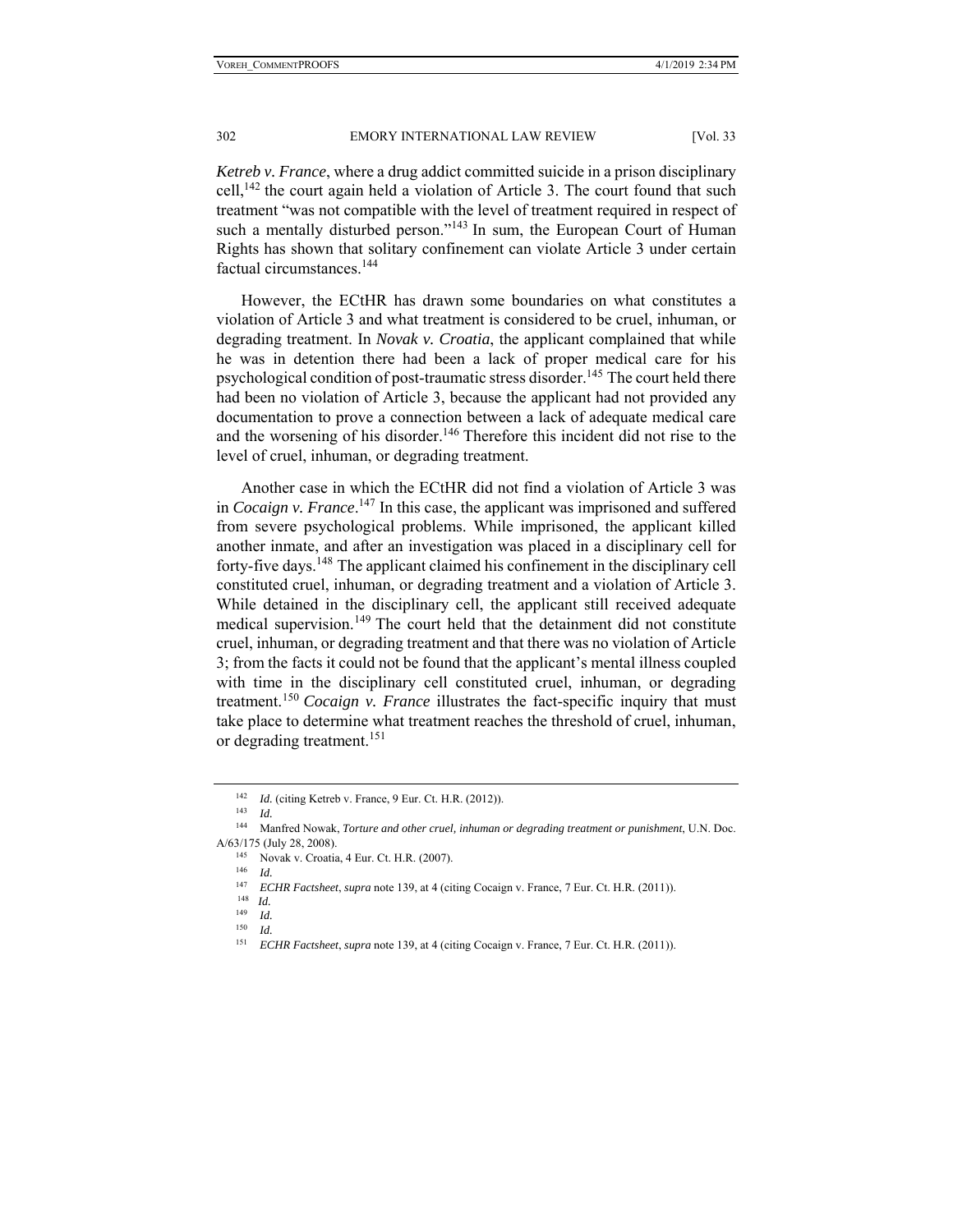The fact specific considerations and limitations to violations of Article 3 illustrated by *Novak v. Croatia* and *Cocaign v. France* are important to consider when determining whether the current U.S. practice of placing detained immigrants who are mentally ill in solitary confinement violates international law regarding torture and cruel, inhuman, or degrading treatment.<sup>152</sup> As *Cocaign v. France* illustrates, the simple presence of a mentally ill applicant in a disciplinary confinement cell does not necessarily constitute cruel, inhuman, or degrading treatment.153 Also, a crucial detail to note from *Cocaign v. France* is that the applicant *was* receiving proper medical supervision while in this more limiting confinement. This can easily be distinguished from the situation with detained immigrants in the United States.

First, in *Cocaign v. France*, the applicant was a prisoner who received disciplinary actions due to committing a violent act while in the general prison population, and then while being detained in a disciplinary cell still received proper medical supervision.<sup>154</sup> However, detained immigrants in the United States are being civilly detained, which should not act as a form of punishment, and are placed into solitary confinement as a form of "treatment" primarily because there are no resources to proper medical care—especially no medical supervision while detainees are in solitary confinement. In fact, the guards of the facility sometimes fail to properly supervise suicide-watch detainees placed in solitary confinement.<sup>155</sup> At the Stewart Detention Center in May 2017, guards failed to properly supervise a detainee placed on suicide-watch in solitary confinement; the protocol is to check on the detainee every thirty minutes on an irregular schedule.<sup>156</sup> However, the guards at Stewart failed to do this, which resulted in the detainee's suicide.<sup>157</sup> Afterwards, allegations were made that the guards even falsified records of supervising detainees, mirroring the protocol of observing an isolated detainee every thirty-minute protocol.<sup>158</sup>

This practice in the United States also differs from that illustrated by *Novak v. Croatia*. 159 The court in *Novak v. Croatia* held there was no cruel, inhuman, or degrading treatment because the applicant had not provided any documentation that his psychological condition—post-traumatic stress

<sup>152</sup> Novak v. Croatia, 4 Eur. Ct. H.R. (2007); *ECHR Factsheet*, *supra* note 138, at 4 (citing Cocaign v. France, 7 Eur. Ct. H.R. (2011)).<br><sup>153</sup> *ECHR Factsheet*, *supra* note 139, at 4 (citing Cocaign v. France, 7 Eur. Ct. H.R. (2011)).<br><sup>154</sup> *Id.* R. P. Primary supposed: 1

<sup>155</sup> *See* Redmon, *supra* note 1. 156 *Id.*

 $\frac{157}{158}$  *Id.* 

 $\frac{158}{159}$  *Id.* 

Novak v. Croatia, 4 Eur. Ct. H.R. (2007).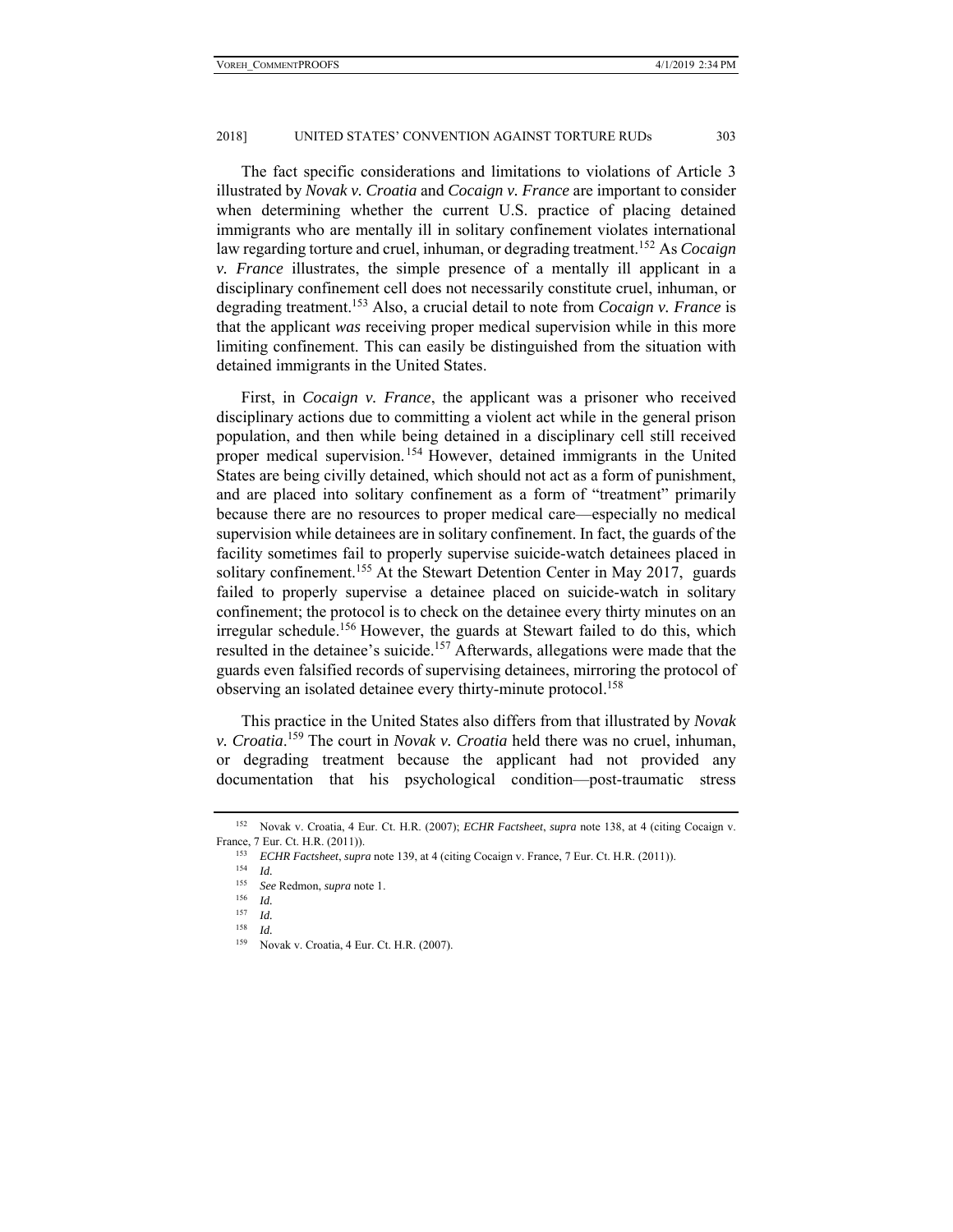disorder—had worsened due to the treatment inflicted upon him.<sup>160</sup> *Novak v. Croatia* illustrates that to meet the threshold of cruel, inhuman, or degrading treatment due to mental or psychological suffering with regard to an individual with a mental illness, there must be some showing that the treatment caused a worsening of their mental illness.<sup>161</sup> In regards to the showing that placing detained immigrants who are mentally ill into solitary confinement, this threshold element must be evaluated on a case-by-case basis.

"Cruel, inhuman, or degrading treatment, as compared to torture, involves a lower level of suffering and need not be inflicted for a specific purpose."<sup>162</sup> Cruel, inhuman, or degrading treatment, unlike torture, does not require proving an actor's intent.<sup>163</sup> However, the act must still reach a "minimum level of severity."<sup>164</sup> The Human Rights Committee held that for treatment to be degrading, "the humiliation or debasement involved must exceed a particular level and must, in any event, entail other elements beyond the mere fact of deprivation of liberty."165 The Human Rights Committee also held that when determining the severity of the treatment, the court should consider all facts of the case at hand, including a large array of factors such as: duration of the treatment, characteristics of the victim (sex, age, and their beginning state of health), and the mental and psychological effects of the treatment. <sup>166</sup> Specifically in the context of solitary confinement, the former European Commission of Human Rights held that complete social and sensory isolation constituted a form of inhuman treatment, because it "destroy[ed] the personality."<sup>167</sup>

Placing immigrant detainees who are mentally ill in solitary confinement fulfills the five requirements for an act to constitute torture. This treatment (1) causes severe mental pain or suffering, it is (2) intentionally inflicted, (3) for prohibited purposes, (4) by a public official, and (5) the pain and suffering does not arise from lawful sanctions.

First, placing immigrant detainees who are mentally ill into solitary confinement surpasses the severity threshold for an act to be considered torture. International bodies, when evaluating for the severity of mistreatment, take into

 $Id$ 

<sup>160</sup> *Id.*

 $\frac{161}{162}$  *Id.* 

<sup>162</sup> *Torture*, *supra* note 91. 163 *Id.*

 $\frac{164}{165}$  *Id.* 

 $\frac{165}{166}$  *Id.* 

<sup>167</sup> OHCHR, *supra* note 95 (citing Messina vs. Italy (No 2), 94 Eur. Ct. H.R., §191 (2000)).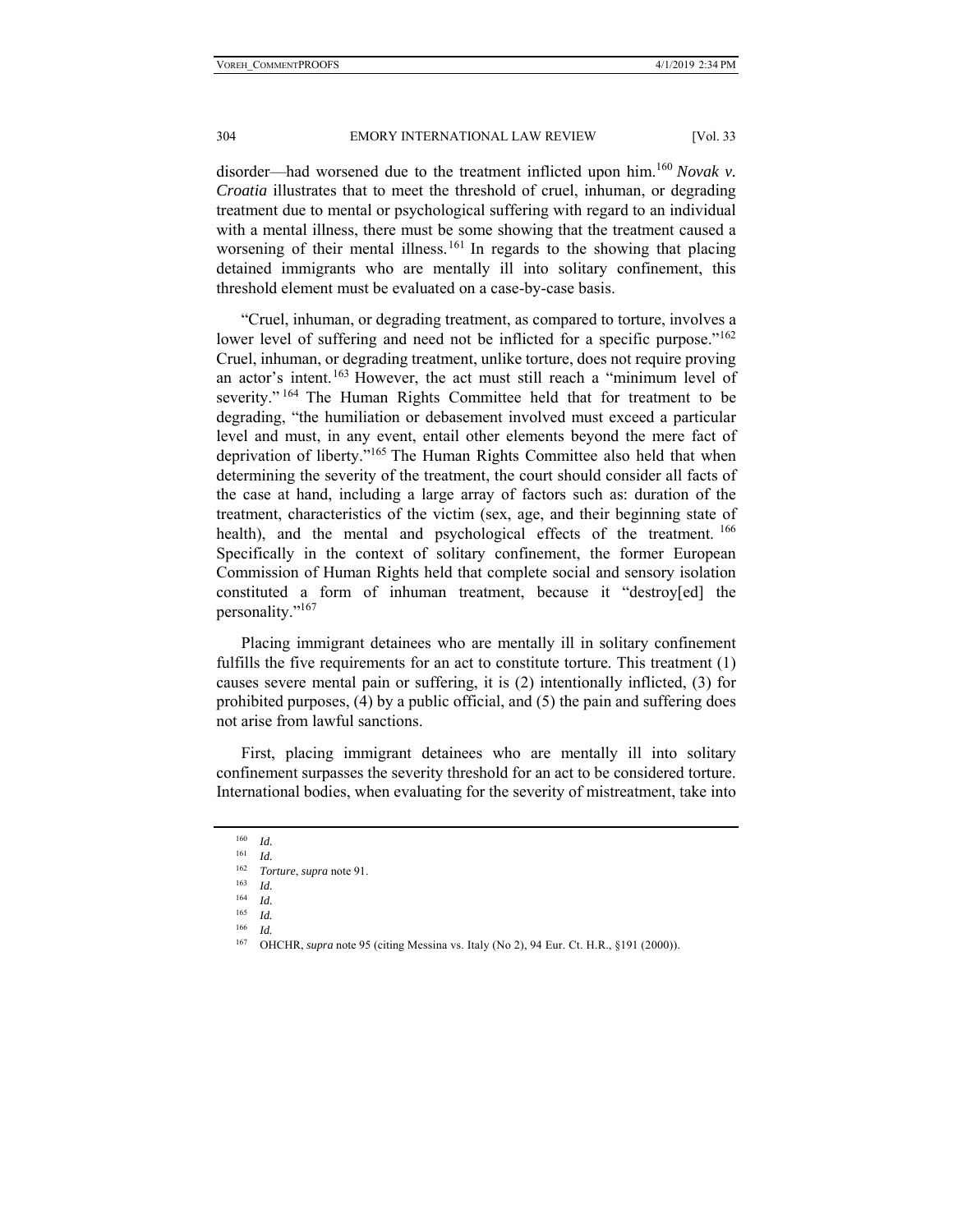consideration a myriad of factors including: vulnerability of the victim, duration of the mistreatment, and mental effects of the treatment upon the individual.<sup>168</sup> Additionally, when an individual is under control by the state, in this case civil detention, the treatment is evaluated under a "strict" threshold.<sup>169</sup> Under this strict threshold, placing immigrant detainees who are mentally ill into solitary confinement meets the threshold of severe mental pain or suffering. Solitary confinement causes mental anguish in individuals who are not suffering from a mental illness. Therefore, this mistreatment coupled with the vulnerability of already suffering from a mental illness and having the compounding factor of being under state control easily meets the severity threshold required to constitute torture. Another argument for this position is that the ECtHR held in the *Greek* case that withholding food met the severity threshold; just like in the *Greek* case this treatment of mentally ill detainees withholds a basic necessity: medical treatment.<sup>170</sup>

Second, this form of mistreatment is intentionally inflicted. Staff at detention centers, upon learning of a detained immigrant's history, symptoms, or other factors pertaining to suffering from a mental illness, place these individuals into solitary confinement as a form of "treatment." These actions are clearly intentionally inflicted.

Third, this mistreatment also meets the "prohibited purpose" requirement. To constitute torture, the "prohibited purpose" requirement includes: obtaining information or a confession, punishment, intimidation, coercion, or discrimination.<sup>171</sup> Solitary confinement could serve for the purposes of both punishment and/or discrimination. Punishing detained immigrants who are mentally ill—especially the detained immigrants who are inflicting self-harm or are suicidal—because they do not follow the rules of the detention facility breaks obvious safety rules that the staff at detention centers are tasked with enforcing. Another argument is that this form of mistreatment is a form of discrimination against those with mental illnesses.

Fourth, a public official—or a person acting in official capacity—places detained mentally-ill immigrants in solitary confinement, thereby meeting the fourth requirement. This fourth requirement is met in all three types of immigration detention facilities: CDFs, SPCs, and IGSAs. In CDFs this mistreatment is committed by a person acting in official capacity; the staff

 $\frac{168}{169}$  *Id.* 

<sup>169</sup> Strand, *supra* note 93. 170 The Greek Case, App. No. 3321-23,44/67, Eur. Comm'n H.R. (1968). 171 CAT, *supra* note 76.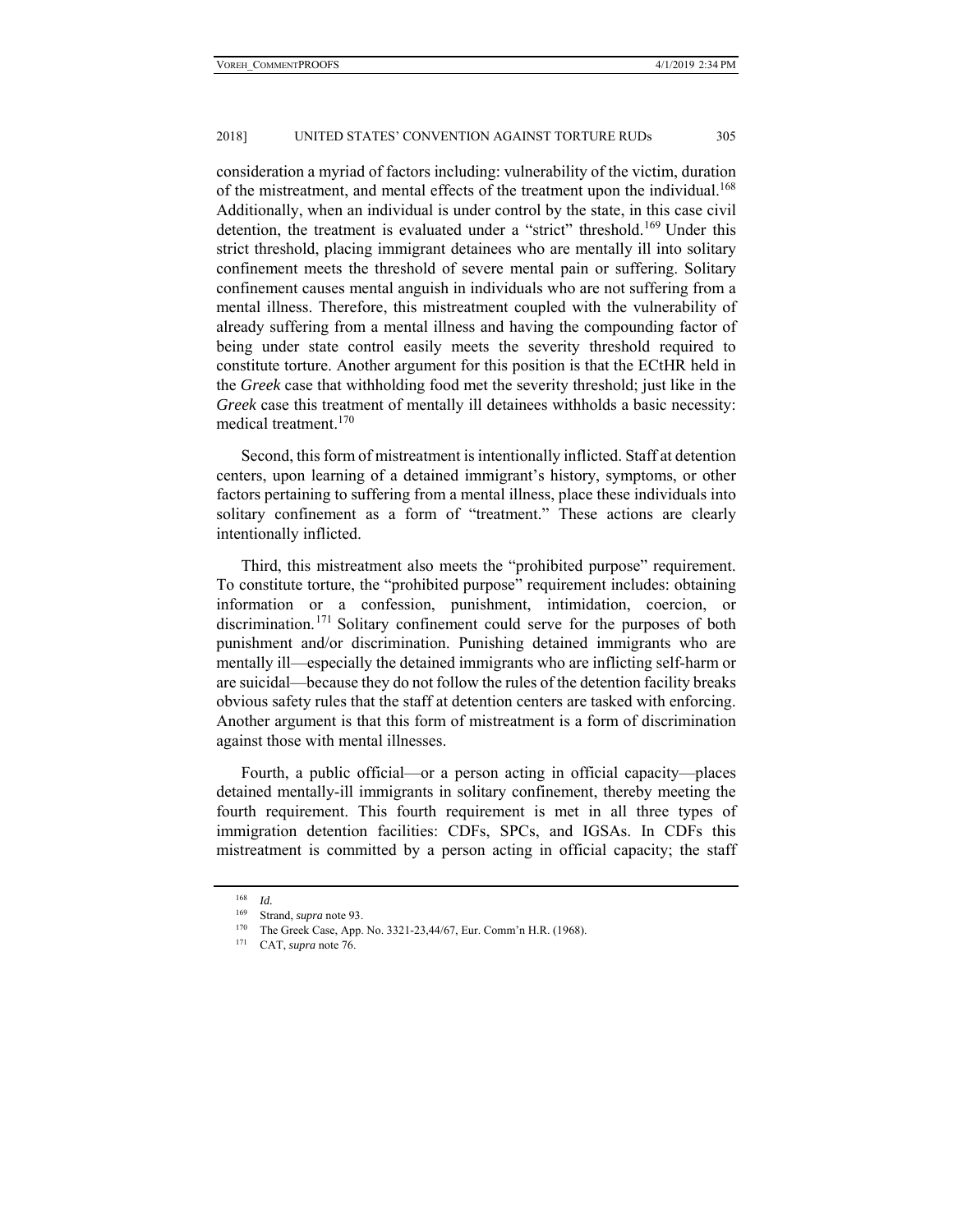carrying out these actions are staff members of private prison companies who are directly contracted by ICE. However, in SPCs and IGSAs, this form of mistreatment is committed by public officials; in the case of SPCs, federal ICE agents, and with IGSAs it is local government members such as police officers.

Finally, the last requirement for a form of mistreatment to constitute torture is that the pain and suffering not arise from lawful sanctions.<sup>172</sup> The pain and suffering arising from placing detained immigrants who are mentally ill into solitary confinement does not arise from lawful sanction. These individuals are being *civilly* detained.<sup>173</sup> The purpose of civil detention is "not to be punished or 'incapacitated' for any criminal offense."174 More specifically, the purpose of civil immigration detention is meant to guarantee that the detained individual will attend his or her immigration hearing and comply with other immigration orders.<sup>175</sup> This form of detention does not, and is not supposed to, impose "lawful sanctions" upon an individual. Since the pain and suffering inflicted upon these individuals does not arise from lawful sanctions, it meets the final requirement. Accordingly, placing detained immigrants who are mentally ill into solitary confinement meets the five internationally prescribed requirements constituting torture.

This form of treatment also constitutes cruel, inhuman, or degrading treatment. Cruel, inhuman, or degrading treatment requires a lower threshold of pain and suffering.<sup>176</sup> This form of mistreatment easily meets the higher pain and suffering threshold to constitute torture, and therefore would logically satisfy this lower standard. The Human Rights Committee held that for treatment to be cruel, inhuman, or degrading the treatment could not simply be a deprivation of liberty.<sup>177</sup> This form of mistreatment also involves more than just a mere deprivation of an individual's liberty; solitary confinement, especially for those suffering from a mental illness, has extremely serious mental and physical effects. The former European Commission of Human Rights held that solitary confinement could constitute cruel, inhuman, or degrading treatment, because it "can destroy the personality."<sup>178</sup> The detrimental effects of solitary confinement compounded with symptoms experienced by someone who is

<sup>172</sup> *Id.* 173 Fernández, *supra* note 9. 174 *Id.*

*Id.* 

 $\frac{176}{177}$  *Id.* 

<sup>178</sup> OHCHR, *supra* note 95 (citing European Court of Human Rights, Messina vs. Italy, Communication 25498/94, 28 Dec. 2000, par. 191).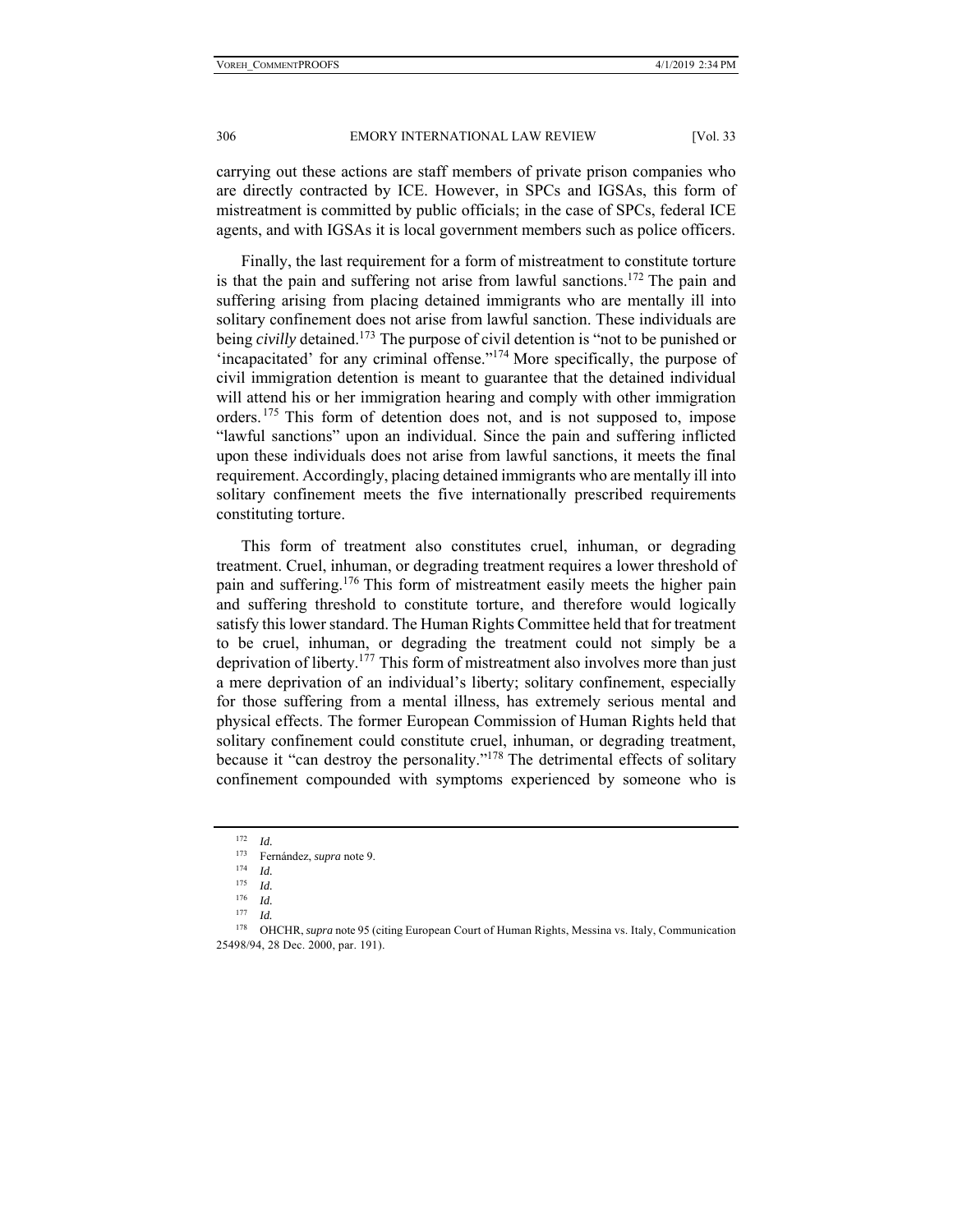mentally ill easily raises to this likelihood of destroying an individual's personality. Placing detained immigrants who are mentally ill into solitary confinement qualifies as cruel, inhuman, or degrading treatment.

#### III. U.S. DOMESTIC LAW REGARDING TORTURE

## *A. U.S. Limitations on the Definition of Torture and Cruel, Inhuman, or Degrading Treatment*

The United States ratified the CAT in 1990.<sup>179</sup> However, signature and ratification were conducted with crucial U.S. reservations, understandings, and declarations (RUDs).<sup>180</sup> These reservations not only substantively affect the CAT by limiting its scope, but also procedurally affect it by limiting its usefulness in court. $181$ 

First, the United States limited the CAT substantively by ratifying it with reservations that limits the force in which the treaty can be domestically enforced. Primarily, the United States limited Article 16 of the CAT by stating that cruel, inhuman, or degrading punishment is defined by the Fifth, Eighth, and Fourteenth Amendments. American jurisprudence regarding these amendments is much narrower than the definition provided in the CAT, resulting in a substantially restricted CAT.

For example, Eighth Amendment jurisprudence requires further legal hurdles such as passing a two-part test.<sup>182</sup> The Eighth Amendment further limits this definition because it protects against "cruel and unusual punishment" therefore prohibiting punishment that it is "cruel *and* unusual," whereas the international definition includes "cruel, inhuman, *or* degrading punishment."183

Second, the United States procedurally limited the CAT by declaring the treaty as "non-self-executing." 184 Without legislation, a non-self-executing treaty cannot be depended on by a litigant to enforce rights in a U.S. court. With

<sup>&</sup>lt;sup>179</sup> Vasiliades, *supra* note 44.<br><sup>180</sup> CAT, *supra* note 76 ("That the United States considers itself bound by the obligation under Article 16 to prevent 'cruel, inhuman, or degrading treatment or punishment,' only insofar as the term 'cruel, inhuman, or degrading treatment or punishment' means the cruel, unusual and inhumane treatment or punishment prohibited by the Fifth, Eighth, and/or Fourteenth Amendments to the Constitution of the United States."). 181 *Ill-Equipped: U.S. Prisons and Offenders with Mental Illness*, HUMAN RIGHTS WATCH 1 (2003) 208,

https://www.hrw.org/sites/default/files/reports/usa1003.pdf. 182 TOM JAWETZ, LITIGATING IMMIGRATION DETENTION CONDITIONS, (July 18, 2008),

https://law.ucdavis.edu/alumni/alumni-events/files/mcle-files/jawetz\_detention\_conditions.pdf.<br><sup>183</sup> Vasiliades, *supra* note 44.<br><sup>184</sup> Ill-Equipped: U.S. Prisons and Offenders with Mental Illness, supra note 179.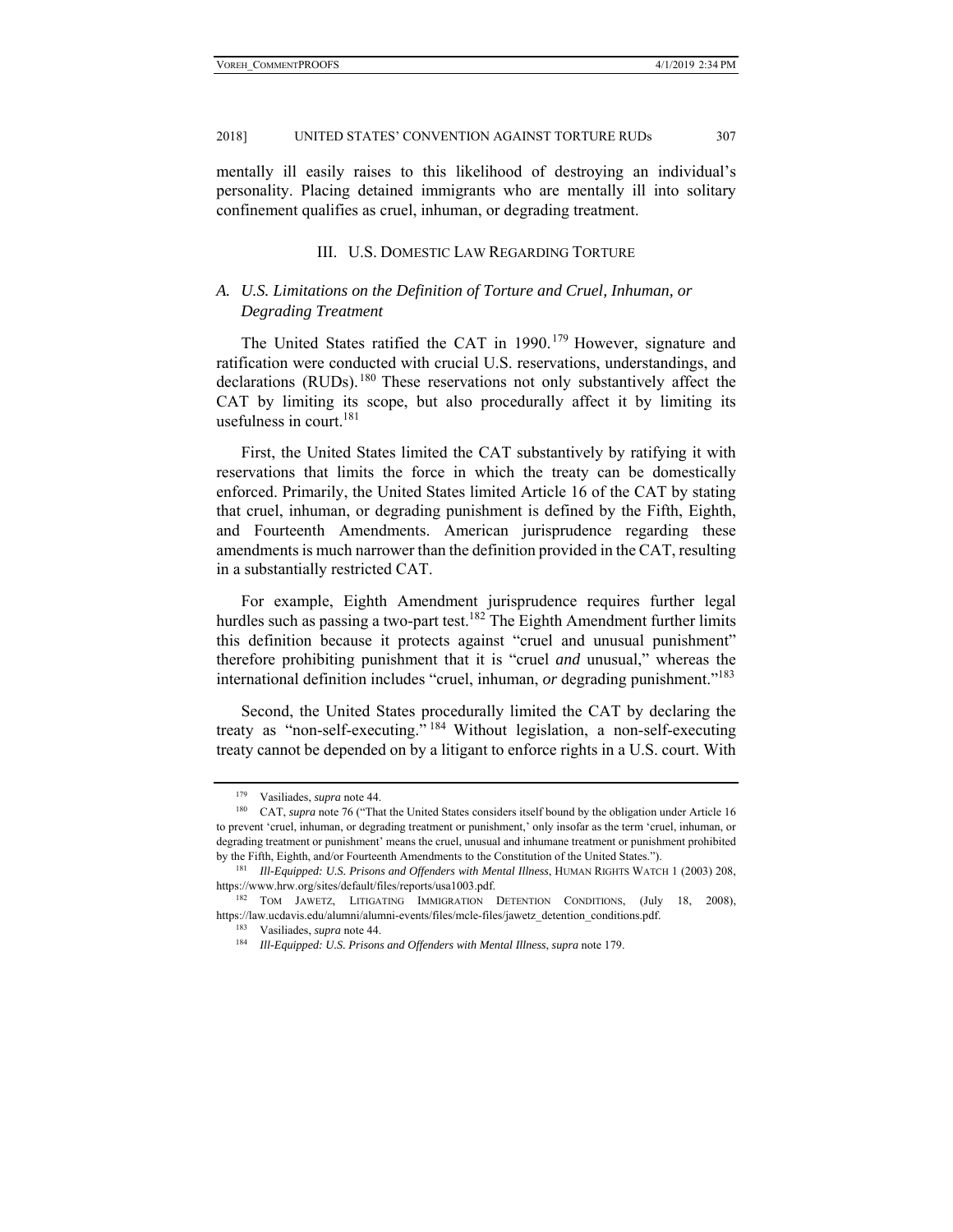regards to the CAT, no such enabling legislation has been enacted; U.S. litigants therefore cannot depend upon the CAT to enforce rights in a U.S. court.<sup>185</sup> Despite these substantive and procedural limitations, "international treaties are part of the supreme law of the land,"<sup>186</sup> thereby obligating the President of the United States to execute international treaties faithfully.<sup>187</sup>

Other U.S. domestic laws also limit the definition of cruel, inhuman, and degrading treatment. 18 U.S.C. § 2340A defines torture as "acts specifically intended to inflict severe physical or mental pain or suffering."188 A major limitation—and fatal for the use of those detained or even imprisoned within the United States—is that this statute only applies to acts of torture committed outside the United States.<sup>189</sup> Civilly-detained immigrants will find no use or solace with this statute to fight against conditions in immigration detention centers, specifically with respect to the practice of placing mentally-ill detainees into solitary confinement.

#### *B. Possible Options for Litigants in U.S. Domestic Law*

One U.S. statute is uniquely helpful to civilly-detained immigrants: the Alien Tort Statute, which allows non-U.S. citizens to sue for torts violating international law in U.S. federal courts.  $190$  Specifically, the statute grants jurisdiction for "any civil action by an alien for a tort only, committed in violation of the law of nations or a treaty of the United States."191 The Alien Tort Statute was originally ratified by Congress in 1789, however it has recently been revitalized by the courts.192 Recent decisions have determined the Alien Tort Statute "provides a vehicle for them to adjudicate substantive rights that are universally accepted by international law."193

Successful cases utilize the Alien Tort Statute involving claims implicating

<sup>185</sup> *Id.* 

 $\frac{186}{187}$  *Id.* 

<sup>&</sup>lt;sup>187</sup> *Id.*<br><sup>188</sup> 18 U.S.C. § 2340A.

<sup>&</sup>lt;sup>189</sup> Torture (18 U.S.C. 2340A), OFF. U.S. ATT'YS, https://www.justice.gov/usam/criminal-resource-

manual-20-torture-18-usc-2340a (last visited November 28, 2018). 190 *The Alien Tort Statute*, CENTER JUSTICE & ACCOUNTABILITY, http://cja.org/what-we-do/

litigation/legal-strategy/the-alien-tort-statute/ (last visit July 23, 2018). 191 28 U.S.C. § 1350. 192 Michael Littenberg, Nicholas Berg, David Rojas & Grant Hodges, *Alien Tort Statute Returns to Supreme Court*, LAW 360 (Apr. 13, 2017), https://www.law360.com/articles/912925/alien-tort-statute-returnsto-supreme-court. 193 *Id.*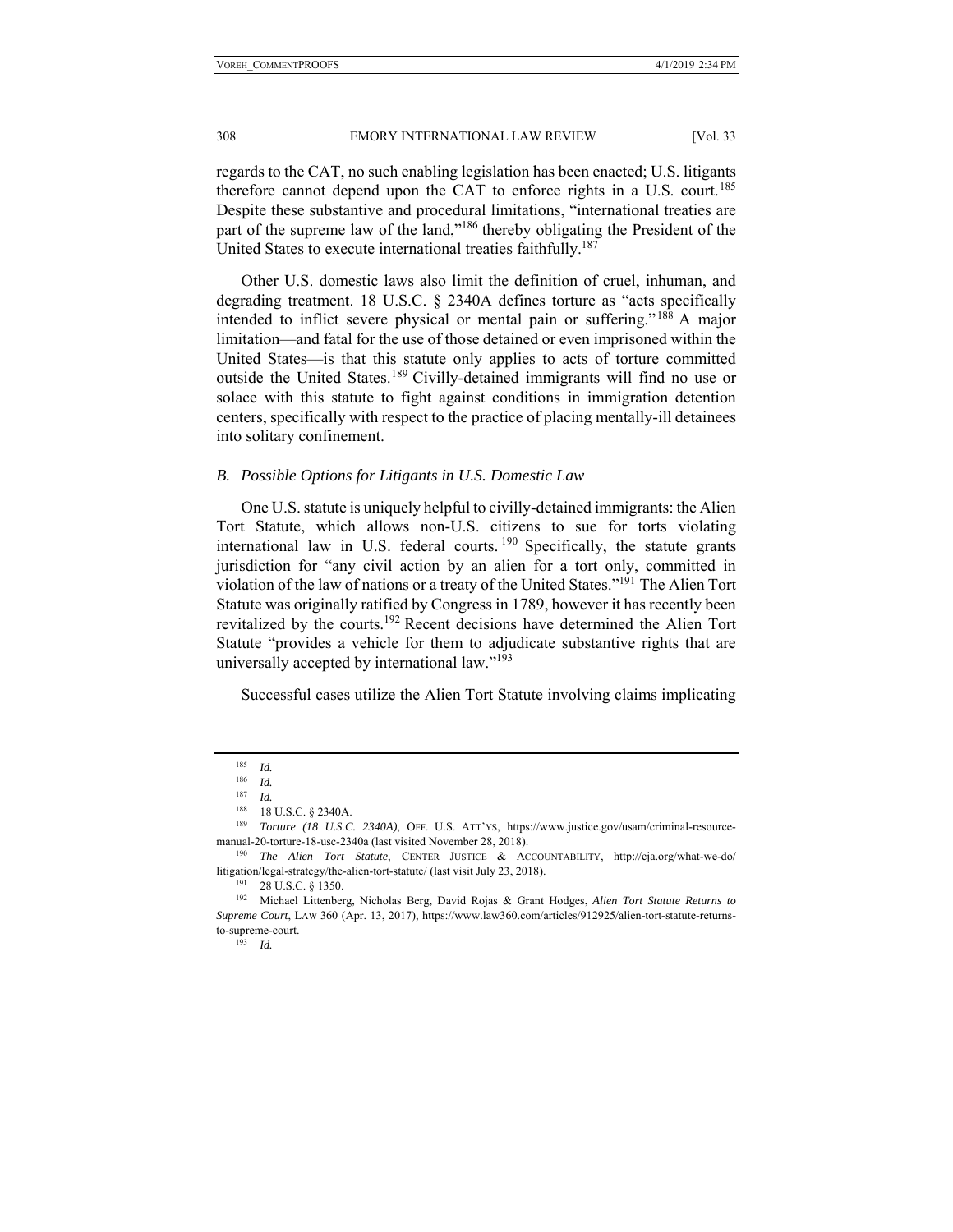international humanitarian law and also violations of international norms.<sup>194</sup> Under the Alien Tort Statute, non-U.S. citizens would be able to bring suit for a range of violations including torture and cruel, inhuman, or degrading treatment.  $195$  Non-U.S. citizens would also be able to sue U.S. government officials; however, litigants in the past have not achieved much success in that particular aspect.196 Many Alien Tort Statute claims against U.S. officials have been rejected because of the political question doctrine, grounds of sovereign immunity, and the states-secret privilege.<sup>197</sup> However, circumstances relating to the United States' "war on terror" are arguably much different than civilimmigration detention and solitary confinement for the mentally ill.

Civilly detained immigrants are uniquely positioned to use this statute to sue for violations because of their citizenships and can sue the U.S. government and government officials—primarily ICE agents. While the management of immigration detention varies from being run by the U.S. government, to private corporations such as CoreCivic, ICE is the government agency in charge of immigration detention. Stipulated under this statue, the defendant must be a government official, member of the security forces (military, police, etc.), or an individual working with or on the behalf of such individuals.<sup>198</sup> This still allows the statute to be useful for the purpose of illustrating that the United States is violating international law by placing immigration detainees who are mentally ill into solitary confinement.

Another U.S. statute of use to this particular "treatment" of detained immigrants is the Detainee Treatment Act of 2005, particularly in  $\S 1003$ <sup>199</sup> The Detainee Treatment Act of 2005 §1003 states: "No individual in the custody or under the physical control of the United States Government, regardless of nationality or physical location, shall be subject to cruel, inhuman, or degrading treatment or punishment.<sup>3200</sup> This is applicable to detained immigrants because they are "under the physical control" of the U.S. government, and the Detainee Treatment Act of 2005 applies "regardless of nationality or physical location."<sup>201</sup>

<sup>194</sup> *Id.* 

- 
- <sup>197</sup> *Id.*

- 
- <sup>201</sup> *Id.*

<sup>195</sup> *The Alien Tort Statute*, *supra* note 190. 196 *Id.* 

<sup>198</sup> *Id.*

<sup>199 42</sup> U.S.C. § 2000 (2005). 200 *Id.*